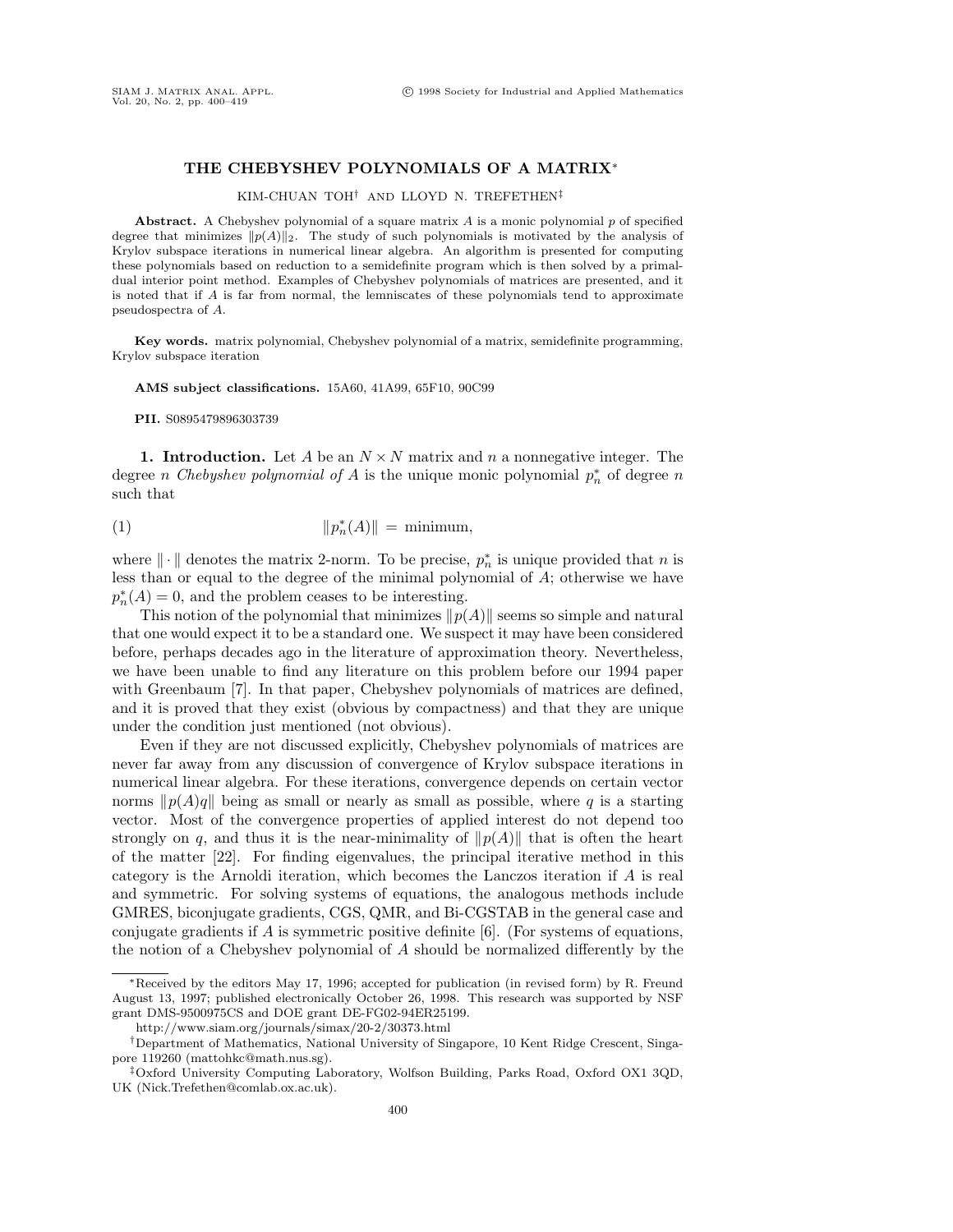condition  $p(0) = 1$  instead of the condition that p is monic. In [7], a Chebyshev polynomial of a matrix is called an ideal Arnoldi polynomial, and its analogue with this other normalization is called an ideal GMRES polynomial.)

The motivation for the term "Chebyshev polynomial of a matrix" is as follows. All readers will be familiar with the classical Chebyshev polynomials  $\{T_n\}$ , which are  $2^{n-1}$  times monic polynomials of minimal  $\|\cdot\|_{\infty}$ -norm on the interval [−1, 1]. This notion was generalized by Faber in 1920 to the idea of the Chebyshev polynomials of S, where S is a compact set in the complex plane  $\mathbb{C}$ : the monic polynomials of minimal  $\|\cdot\|_{\infty}$ -norm over S [5], [24]. Now suppose that A is a hermitian or, more generally, a normal matrix, having a complete set of orthogonal eigenvectors. Then by a unitary reduction to diagonal form, it is easily shown that the nth Chebyshev polynomial of A as defined by  $(1)$  is precisely the nth Chebyshev polynomial of S in this latter sense, where  $S$  is the spectrum of  $A$ . Such a polynomial can be computed, for example, by generalizations of the Remez algorithm [15].

Chebyshev polynomials of normal matrices, then, are trivial; the matrix problem reduces to a scalar problem. But what if A is an arbitrary square matrix, with nonorthogonal eigenvectors or perhaps no complete set of eigenvectors? This is the subject of this paper, and our purpose is twofold.

First, we describe an algorithm for computing Chebyshev polynomials of matrices. The optimization problem implicit in (1) is far from smooth, and unless the degree is very small, these problems are quite difficult if approached by general methods of unconstrained optimization. The algorithm we describe, which we believe is the first to have been developed for this problem, is based instead on interior point methods for semidefinite programming. With this algorithm, we can reliably compute Chebyshev polynomials for matrices of order  $\leq 50$  in less than a minute on workstations available in 1996. No parameters are involved that must be tuned. We should mention, however, that although our algorithm is reasonably fast, it is not fast enough to easily handle matrix dimensions of the order of 1,000 or more.

Second, we present computed examples, the first we know of to have been published. A few numerical coefficients are listed for possible comparison by later authors, but our main aim is to give insight into the behavior of Chebyshev polynomials of matrices, largely with the aid of pictures. A natural question is, how are the coefficients of the polynomials affected by the degree and nature of the nonnormality of A? For a partial answer, we plot lemniscates  $|p_n^*(z)| =$ constant of our polynomials and find that in many cases they approximate pseudospectra of A.

**2. Reduction to a semidefinite program.** Let  $\{B_0, B_1, \ldots, B_n\}$  be a linearly independent set of matrices in  $\mathbb{C}^{N \times N}$ . The Chebyshev problem (1) is a special case of a norm minimization problem involving linear functions of matrices:

(2) 
$$
\min_{x \in \mathbb{C}^n} \left\| \sum_{k=1}^n x_k B_k - B_0 \right\|.
$$

For our special case,  $B_0 = A^n$  and

$$
B_k = A^{k-1}, \quad k = 1, \ldots, n,
$$

and the numbers  $x_k$  are the coefficients (actually their negatives) of the Chebyshev polynomial of A.

It is well known that (2) can be expressed as a semidefinite program [11], [23]. We shall not show in detail how this is done. One difference between our work and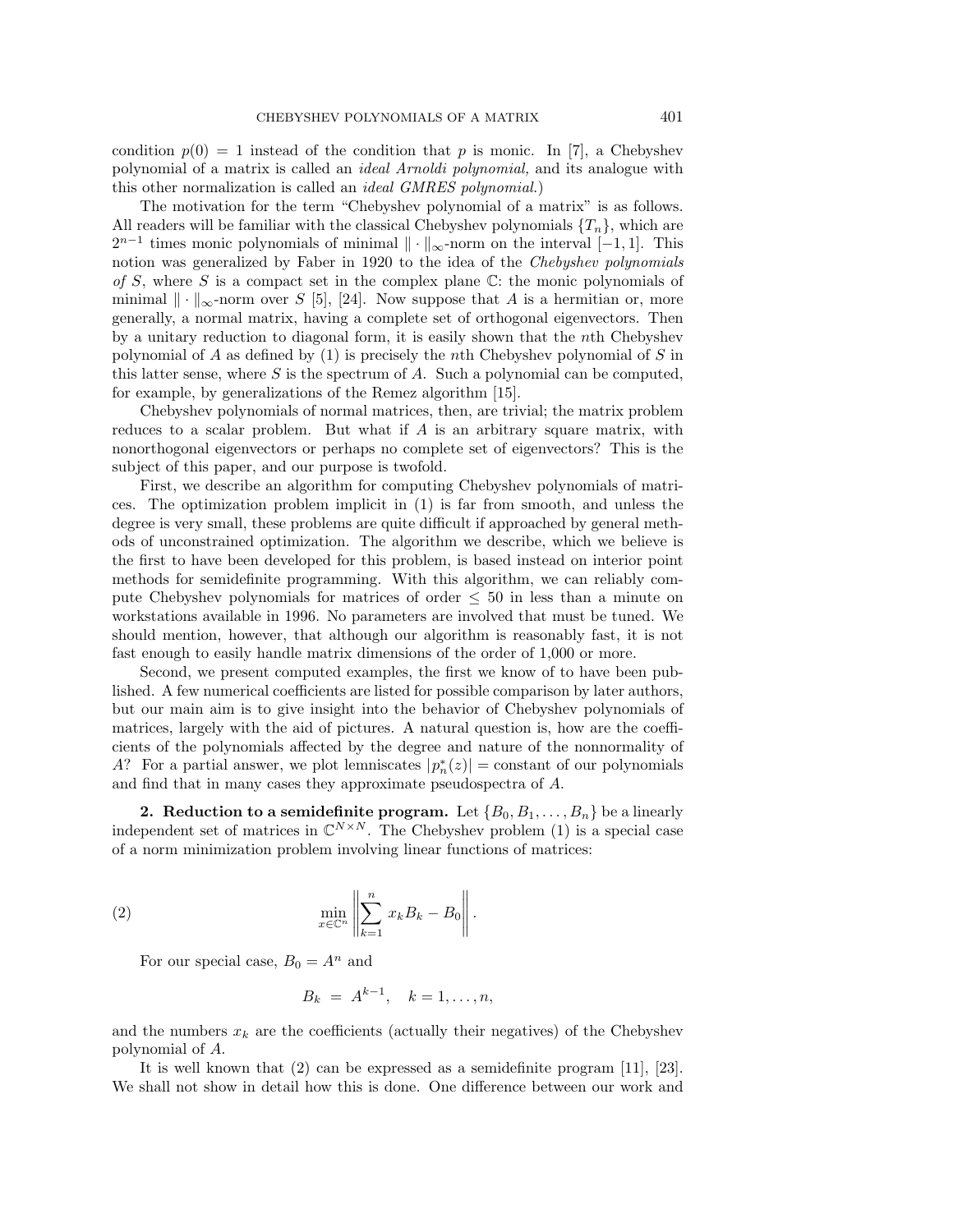what has been done before is that the existing literature, as far as we are aware, considers only real matrices.

THEOREM 1. The norm minimization problem  $(2)$  is equivalent to the following semidefinite program involving hermitian matrices:

$$
-\max_{x \in \mathbb{C}^n, \lambda \in \mathbb{R}} \lambda
$$
  
(3) 
$$
s.t. \sum_{k=1}^n (\alpha_k A_k + \beta_k A_{n+k}) + \lambda A_{2n+1} + Z = A_0,
$$

$$
Z \geq 0,
$$

where  $\alpha_k = \text{Re}(x_k)$ ,  $\beta_k = \text{Im}(x_k)$ ,

$$
A_{2n+1} = \begin{pmatrix} I & 0 \\ 0 & I \end{pmatrix}, A_0 = \begin{pmatrix} 0 & B_0 \\ B_0^* & 0 \end{pmatrix},
$$

(4) 
$$
A_k = \begin{pmatrix} 0 & B_k \\ B_k^* & 0 \end{pmatrix}, \quad A_{n+k} = \begin{pmatrix} 0 & iB_k \\ -iB_k^* & 0 \end{pmatrix},
$$

 $k = 1, \ldots, n$ , and  $Z \geq 0$  means that Z is positive semidefinite.

*Proof.* Problem (2) is equivalent to the problem of minimizing  $-\lambda$  such that

(5) 
$$
\left\| \sum_{k=1}^n x_k B_k - B_0 \right\| \leq -\lambda.
$$

Using the fact that for any  $M \in \mathbb{C}^{N \times N}$ ,

$$
||M|| = \lambda_{\max} \left( \left[ \begin{array}{cc} 0 & M \\ M^* & 0 \end{array} \right] \right),
$$

where  $\lambda_{\text{max}}(\cdot)$  denotes the maximum eigenvalue, (5) can be rewritten as

$$
\lambda_{\max}\left(\left[\begin{array}{cc} 0 & B(x) \\ B(x)^* & 0 \end{array}\right]\right) \leq -\lambda,
$$

where  $B(x) = \sum_{k=1}^{n} x_k B_k - B_0$ . But this is equivalent to

$$
\left(\begin{array}{cc}0&B(x)\\B(x)^*&0\end{array}\right) + \lambda \left(\begin{array}{cc}I&0\\0&I\end{array}\right) + Z = 0, \quad Z \ge 0.
$$

By writing this equation out in full, we get (3).  $\Box$ 

**3. Transformation to a better-conditioned basis.** Before we discuss how the semidefinite program (3) can be solved by interior point methods, we must address the issue of change of basis in (2), as the numerical stability of these algorithms depends on the conditioning of the basis  $\{B_1,\ldots,B_m\}$ . This is an essential point for the computation of Chebyshev polynomials of matrices. The power basis is usually highly ill conditioned, as can be seen by considering the special case of a diagonal matrix, where we get the phenomenon of ill-conditioning of the basis of monomials  ${x<sup>k</sup>}$ , familiar in approximation theory. For numerical stability in most cases, the power basis must be replaced by a better-conditioned alternative.

Suppose  $\{B_0, B_1, \ldots, B_n\}$  is another linearly independent set of matrices in  $\mathbb{C}^{N\times N}$  related linearly to  $\{B_0, B_1, \ldots, B_n\}$  by

$$
[B_1 | \cdots | B_n] = \left[\widehat{B}_1 | \cdots | \widehat{B}_n\right]T,
$$
  

$$
B_0 = c \widehat{B}_0 - \left[\widehat{B}_1 | \cdots | \widehat{B}_n\right]t,
$$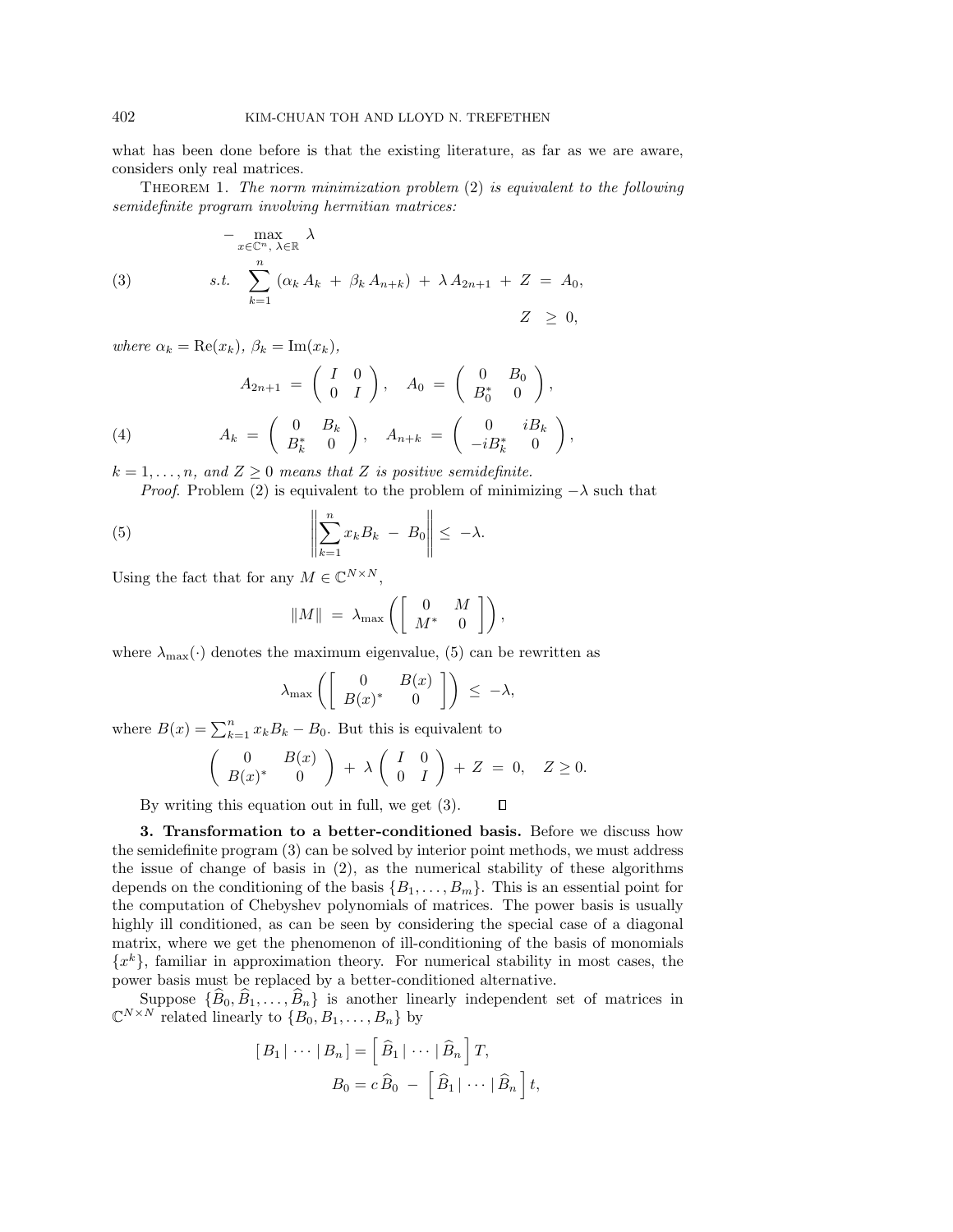where T is an  $n \times n$  nonsingular matrix, t is an n-vector, and c is a nonzero scalar. (The notation here means that  $B_k = T_{1k}B_1 + \cdots + T_{nk}B_n$  for  $k \ge 1$  and  $B_0 =$  $c\widehat{B}_0 - (t_1\widehat{B}_1 + \cdots + t_n\widehat{B}_n).$  The following theorem describes how (2) is modified by this change of basis. The proof is straightforward, and we shall omit it.

THEOREM 2. The minima

$$
\min_{x \in \mathbb{C}^n} \left\| \sum_{k=1}^n x_k B_k - B_0 \right\|
$$

and

$$
|c| \min_{\hat{x} \in \mathbb{C}^n} \left\| \sum_{k=1}^n \hat{x}_k \hat{B}_k - \hat{B}_0 \right\|
$$

are the same, and the unique vectors x and  $\hat{x}$  that achieve them are related by

$$
\hat{x} = \frac{1}{c} (Tx + t).
$$

We are aware of three choices of basis that are particularly attractive for practical computations.

Scaled power basis. Suppose  $B_0, \ldots, B_n$  are given as in (2). A simple way to get a better conditioned basis is to scale the norm of A to 1. With such a scaling, we have  $B_0 = B_0/\alpha_0$  and

$$
\widehat{B}_k = B_k/\alpha_k, \quad k = 1, \dots, n,
$$

where  $\alpha_0 = ||A||^n$  and  $\alpha_k = ||A||^{k-1}$ ,  $k = 1, \ldots, n$ . Hence  $T = \text{diag}(\alpha_1, \ldots, \alpha_n)$ ,  $t = 0$ , and  $c = \alpha_0$  in (2).

Faber polynomial basis. Even the best-scaled power basis is often highly ill conditioned. A more powerful idea is to consider the basis  $\{F_0(A),...,F_n(A)\}\$  defined by the Faber polynomials  $F_0, \ldots, F_n$  associated with some region  $\Omega$  in the complex plane containing the spectrum of A. The Faber polynomials  ${F_n}$  are the natural analogues for a general region  $\Omega$  in  $\mathbb C$  of the monomials  $\{z^n\}$  for the unit disk or the Chebyshev polynomials  $\{T_n\}$  for  $[-1, 1]$ ; see [2]. In most cases,  $\{F_n(A)\}$  will be far better conditioned than any power basis.

For the Faber basis, the matrix  $T$  in  $(2)$  is upper triangular, with columns containing the coefficients of  $F_0,\ldots,F_{n-1}$ . The scalar c is the positive number cap $(\Omega)^n$ , where cap( $\Omega$ ) is the logarithmic capacity of  $\Omega$ . The vector t is the vector of coefficients of the expansion of the degree  $n-1$  polynomial  $cF_n(z) - z^n$  in terms of  $F_0(z),\ldots,F_{n-1}(z).$ 

Of course, one must choose a region  $\Omega$  for which the associated Faber polynomials can be obtained either analytically or numerically. If  $\Omega$  is chosen to be an ellipse or an interval, then the Faber polynomials are simply the scaled Chebyshev polynomials  ${T_n}$ . More generally, if  $\Omega$  is chosen to be a polygonal domain, the Faber polynomials can be computed numerically via Schwarz–Christoffel mapping. We have used the Matlab Schwarz–Christoffel toolbox for this purpose, due to Driscoll [4].

Orthonormal basis. Finally, our third idea is a more elementary one, but powerful in practice. One may simply orthonormalize the power basis  $\{I, A, \ldots, A^n\}$  with respect to the "trace inner product"  $\langle A, B \rangle = \text{tr}(AB^*)$  in  $\mathbb{C}^{N \times N}$  to obtain a basis  ${Q_1, Q_2, \ldots, Q_{n+1}}$  that is typically well conditioned even in the 2-norm. This can be done by a modified Gram–Schmidt procedure similar to that used in the Arnoldi iteration: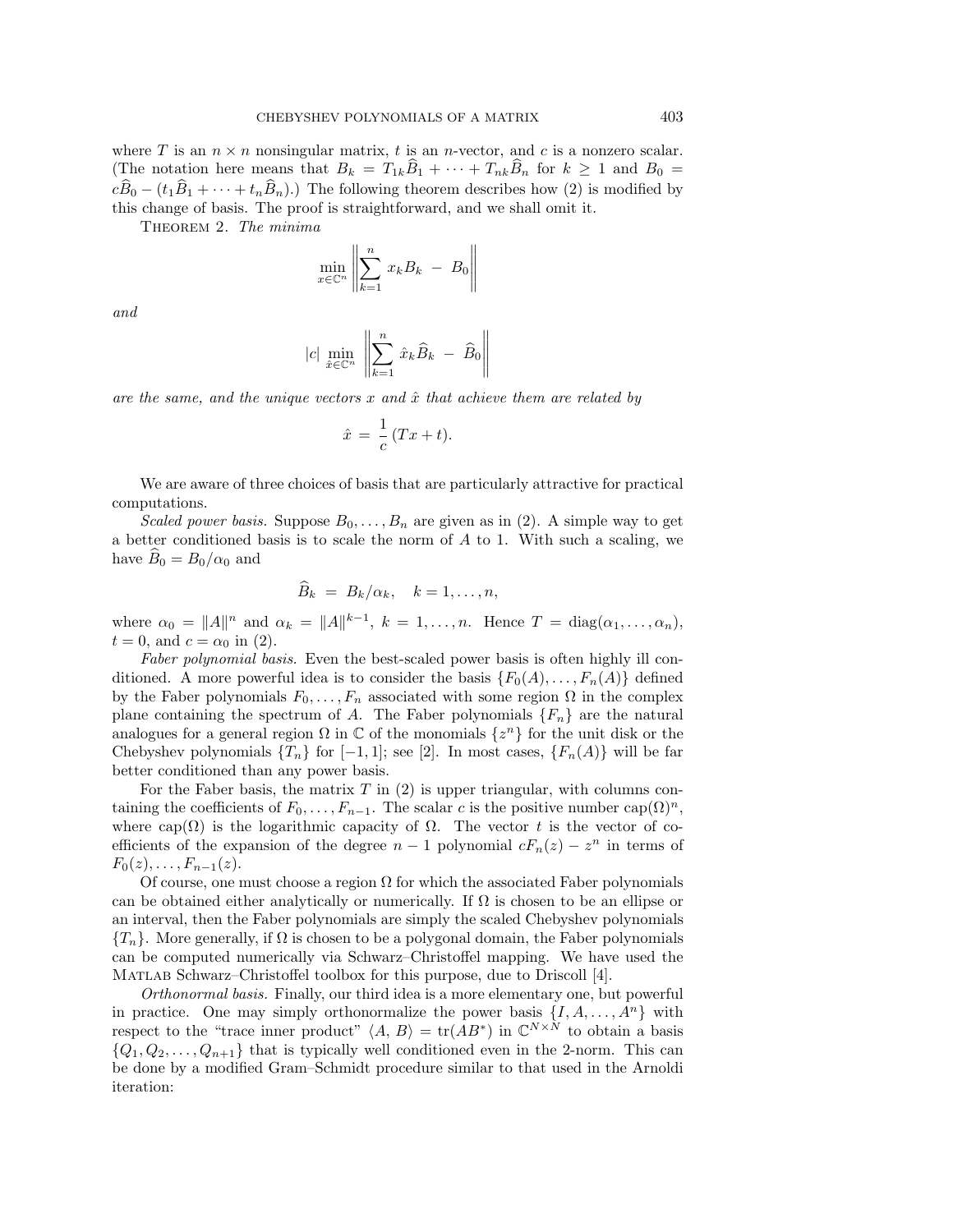$$
Q_1 = N^{-1/2}I
$$
  
for  $k = 1 : n$   

$$
V = AQ_k
$$
  
for  $j = 1 : k$   

$$
h_{jk} = \langle V, Q_j \rangle
$$
  

$$
V = V - h_{jk}Q_j
$$
  

$$
h_{k+1,k} = \langle V, V \rangle^{1/2}
$$
  

$$
Q_{k+1} = V/h_{k+1,k}.
$$

To obtain the matrix T in (2), we note that there is a unique  $(n + 1) \times (n + 1)$  upper triangular matrix R such that

$$
[I | A | \cdots | An] R = [Q1 | Q2 | \cdots | Qn+1],
$$

and the columns of  $R$  can be computed from the following recurrence relation (in MATLAB notation):

$$
R(1,1) = 1/\sqrt{N},
$$
  

$$
h_{k+1,k} \mathbf{r_{k+1}} = \begin{bmatrix} 0 \\ \mathbf{r_k} \end{bmatrix} - \begin{bmatrix} R(1:k,1:k) \mathbf{h_k} \\ 0 \end{bmatrix}
$$

,

where  $\mathbf{r_k} = R(1 : k, k)$  and  $\mathbf{h_k} = (h_{1k}, \ldots, h_{kk})^T$ , for  $k = 1, \ldots, n$ . It is now easy to see that

$$
T = R^{-1}(1:n,1:n), \quad c = R^{-1}(n+1,n+1), \quad t = R^{-1}(1:n,n+1),
$$

again in MATLAB notation.

For simplicity, we use the orthonormal basis in the examples reported in this paper. Although it is more expensive to compute than the other two bases, the amount of time taken remains small compared to the time required for solving (3).

We note that transformation to a better-conditioned basis does not eliminate any ill-conditioning that is inherent in the Chebyshev minimization problem itself.

**4. Solution by primal-dual interior point method.** Assuming a suitable basis has been chosen, we now turn to the problem of how (3) can be solved by interior point methods similar to those in linear programming, specifically, by Mehrotra-type primal-dual predictor-corrector algorithms. Extensive research has been done on both the algorithms and the theory of semidefinite programming (SDP). We refer the reader to [1], [9], [10], [11], [12], [16], [23], and [25] for details.

A general SDP has the form

(6) 
$$
\max_{y \in \mathbb{R}^n} b^T y
$$
  
\n
$$
\text{s.t. } \sum_{k=1}^n y_k A_k + Z = C, \quad Z \ge 0,
$$

where C, Z,  $A_k$ ,  $k = 1, \ldots, n$ , are  $N \times N$  hermitian matrices and  $b \in \mathbb{R}^n$ . The idea behind an interior point method is to use a suitable barrier function,  $-\log \det(Z)$  in the case of SDP, to transform the semidefinite constrained convex problem (D) into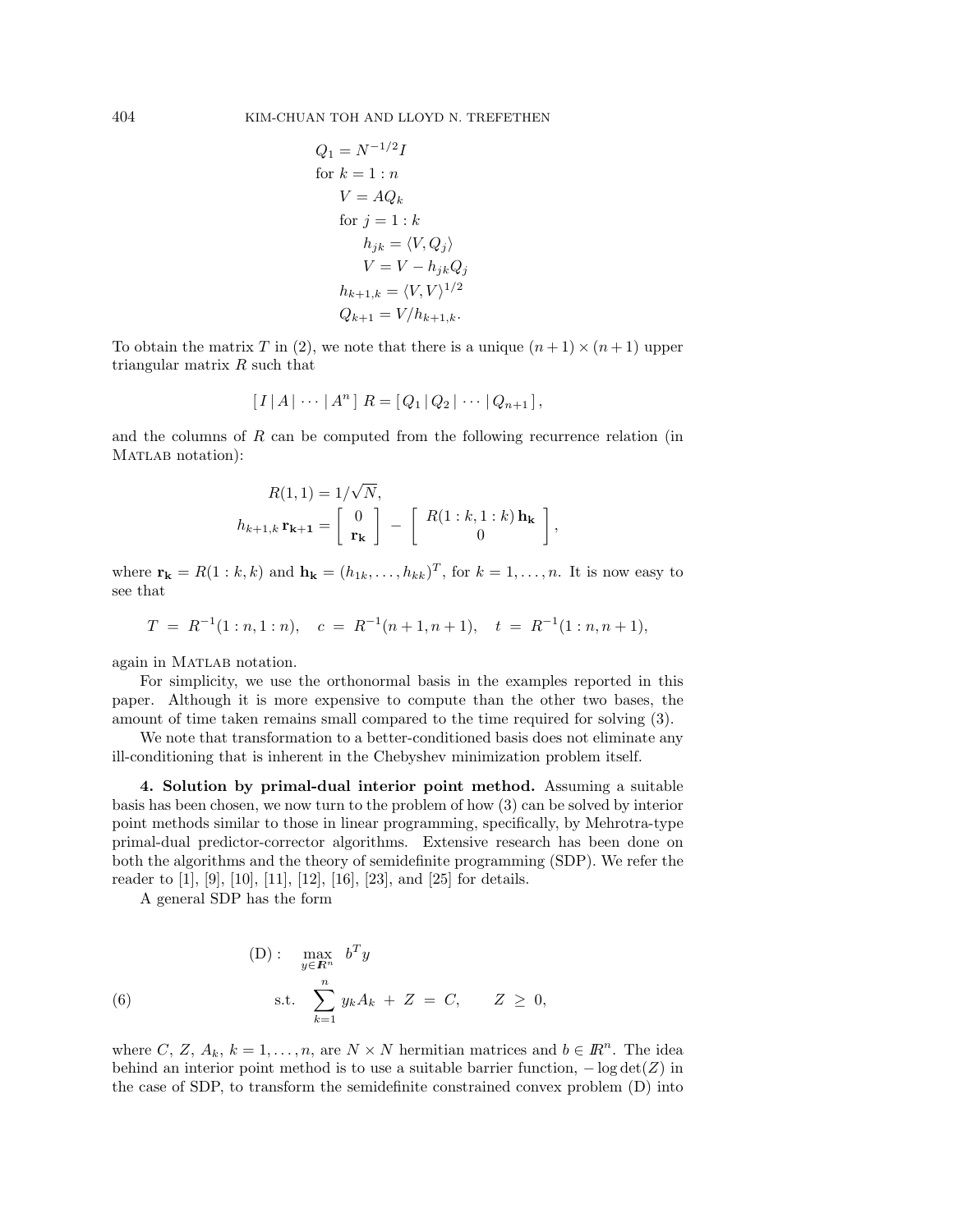a parametrized family (by  $\mu$ ) of equality constrained convex problems whose optimal solutions  $(X(\mu), y(\mu), Z(\mu))$  satisfy the optimality conditions

(7) 
$$
\sum_{k=1}^{n} y_k A_k + Z = C,
$$

$$
\langle X, A_k \rangle = b_k, \quad k = 1, ..., n,
$$

$$
XZ = \mu I,
$$

where X and Z are hermitian positive definite. The parameter  $\mu > 0$  is to be driven explicitly to zero (as fast as possible), and in the limit  $\mu \to 0$ , an optimal solution of (6) is obtained.

Mehrotra-type primal-dual predictor-corrector algorithms essentially consist of a sequence of modified Newton iterations. Usually, one step of Newton's iteration is applied to (7) for each new  $\mu$ .

It is readily shown that application of Newton's method to (7) gives rise to the equations

(8) 
$$
\sum_{k=1}^{n} (\Delta y)_k A_k + \Delta Z = C - Z - \sum_{k=1}^{n} y_k A_k,
$$

$$
\langle \Delta X, A_k \rangle = b_k - \langle X, A_k \rangle, \quad k = 1, ..., n,
$$

(9) 
$$
\Delta X Z + X \Delta Z = \mu I - XZ.
$$

In order to keep  $\Delta X$  hermitian (this is desirable since the fundamental objects in an SDP are hermitian matrices), (9) is usually symmetrized with respect to an invertible matrix  $P$ , whereupon it becomes

(10) 
$$
P(\Delta X Z + X \Delta Z)P^{-1} + P^{-*}(Z \Delta X + \Delta Z X)P^{*} = R,
$$

where

(11) 
$$
R = 2\mu I - P(XZ)P^{-1} - P^{-*}(ZX)P^*.
$$

Different choices of P give rise to different Newton steps. For example,  $P = I$ gives rise to what is known as the Alizadeh–Haeberly–Overton (AHO) direction [1];  $P = Z^{1/2}$  gives rise to the Monteiro direction [10]; and  $P = W^{-1/2}$ , where  $W =$  $Z^{-1/2}(Z^{1/2}XZ^{1/2})^{1/2}Z^{-1/2}$ , gives rise to the Nesterov–Todd (NT) direction [12].

The general algorithmic framework of a Mehrotra-type predictor-corrector method is as follows.

**Algorithm.** Given an initial iterate  $(X^0, y^0, Z^0)$  with  $X^0, Z^0$  positive definite, for  $k = 0, 1, ...,$ 

(Let the current and the next iterate be  $(X, y, Z)$  and  $(X^+, y^+, Z^+)$ , respectively.)

1. Predictor step. Compute the Newton step  $(\delta X, \delta y, \delta Z)$  from (8) and (10) with  $\mu = 0$  in (11).

2. Determine the real parameter  $\mu = \sigma \langle X, Z \rangle / n$ , where

$$
\sigma = \frac{\langle X + \alpha \delta X, Z + \beta \delta Z \rangle^2}{\langle X, Z \rangle^2}.
$$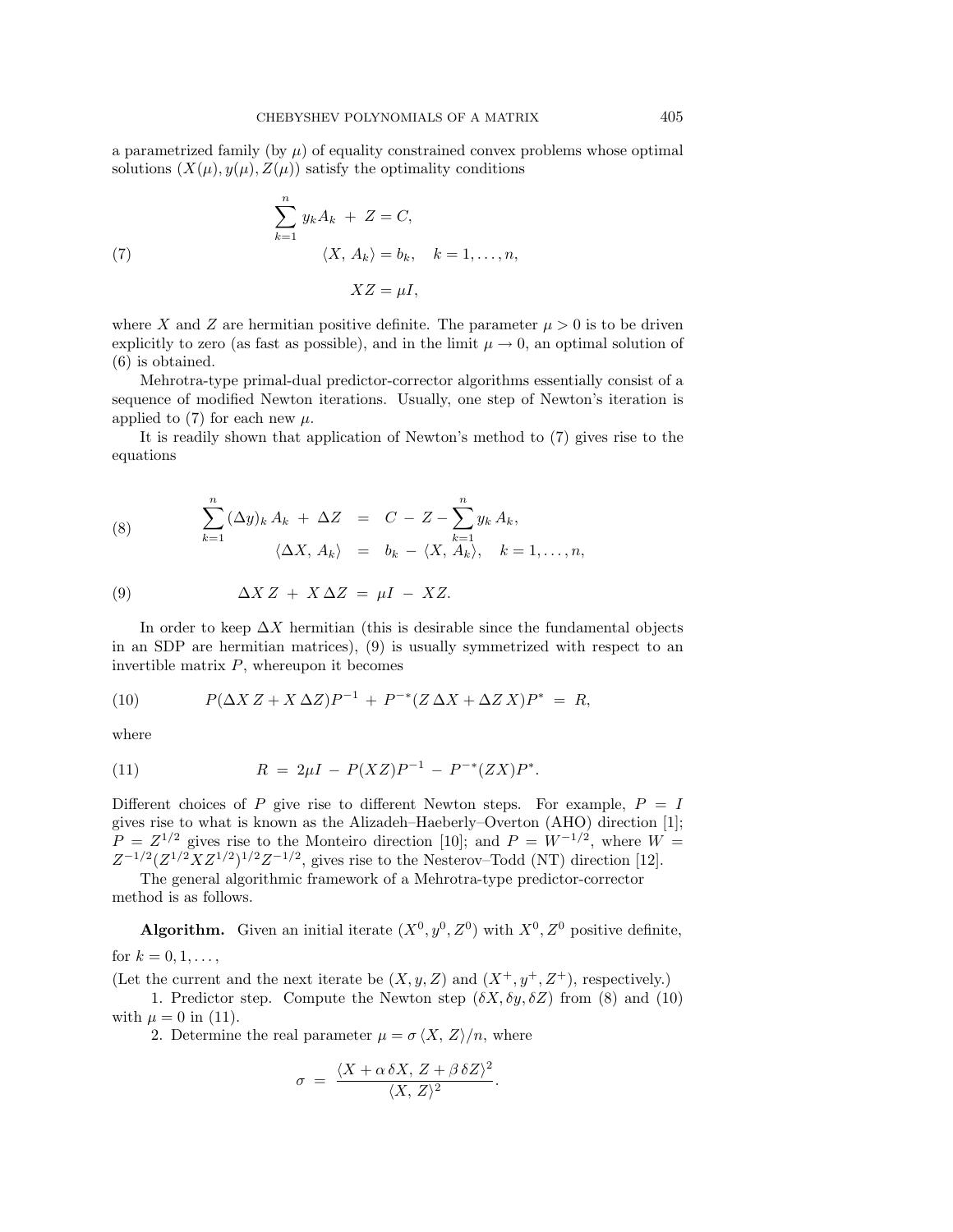Here  $\alpha$  and  $\beta$  are suitable steplengths chosen to ensure that  $X + \alpha \delta X$  and  $Z + \beta \delta Z$ are positive definite. Generally,  $\alpha$  and  $\beta$  have the form

(12) 
$$
\alpha = \min\left(1, \frac{-\tau}{\lambda_{\min}(X^{-1}\delta X)}\right), \quad \beta = \min\left(1, \frac{-\tau}{\lambda_{\min}(Z^{-1}\delta Z)}\right),
$$

where  $\tau < 1$  is a control parameter.

3. Corrector step. Compute the Newton step  $(\Delta X, \Delta y, \Delta Z)$  from (8) and (10) with the right-hand side matrix  $R$  given by

$$
R = 2\mu I - P(XZ + \delta X \delta Z)P^{-1} - P^{-*}(ZX + \delta Z \delta X)P^*.
$$

4. Update  $(X, y, Z)$  to  $(X^+, y^+, Z^+)$  by

$$
X^+ = X + \alpha \Delta X, \quad y^+ = y + \beta \Delta y, \quad Z^+ = Z + \beta \Delta Z,
$$

where  $\alpha$  and  $\beta$  are defined by (12) with  $\delta X$ ,  $\delta Z$  replaced by  $\Delta X$ ,  $\Delta Z$ .

We shall not discuss implementation details of the above algorithm—for example, how to solve efficiently for the search directions  $(\delta X, \delta y, \delta Z)$  and  $(\Delta X, \Delta y, \Delta Z)$ from the linear systems of  $2N^2 + n$  equations (8) and (10); we refer the reader to [16] for such details. Instead, we just note that the search directions are typically computed via a Schur complement equation. For such an implementation, each iteration has a complexity of  $O(nN^3) + O(n^2N^2)$ , which is equal to  $O(nN^3)$  for our Chebyshev approximation problem since  $n < N$ . Computations have shown that careful implementations of the predictor-corrector algorithm that use a Schur complement equation can typically reduce the duality gap of an SDP to about  $\epsilon_{\text{mach}}^{2/3}$  for the three search directions mentioned above, namely, the AHO, Monteiro, and NT directions. For these three directions, each iteration has a complexity of at most  $12nN^3$ , and the number of iterations needed to reduce the duality gap by a factor of  $10^{10}$  seldom exceeds 20.

In all of our computations we use the NT direction for the following reasons. Although the orders of complexity for computing these three directions are the same, computing the AHO direction is about twice as expensive as computing the Monteiro or NT directions. Of the latter two, the NT direction has the virtue of being primaldual symmetric. This implies that primal-dual predictor-corrector algorithms based on the NT direction are likely to be more robust than those based on the Monteiro direction, in the sense that the problems of stagnation, such as taking very small steplengths, are less likely to occur.

**5. The special case when** *A* **is normal.** It is worth setting down the form our algorithm takes in the special case where  $A$  is normal, i.e., unitarily diagonalizable. As we have already mentioned in the introduction, we may assume in this case that A is diagonal, so that the Chebyshev problem (1) reduces to the classical Chebyshev approximation problem on the spectrum  $\Lambda(A)$  of A, i.e.,

$$
||p_n^*(A)|| = ||p_n^*||_{\Lambda(A)} = \text{minimum}.
$$

For this special case, the Chebyshev polynomials of A can be computed cheaply by the predictor-corrector algorithm discussed in the last section by exploiting the block diagonal structure present in the associated SDP problem.

As in the general case, we consider the norm minimization problem (2), but the matrices  $B_k$ ,  $k = 0, \ldots, n$ , are now diagonal:  $B_k = \text{diag}(d_k)$  for each k. Since the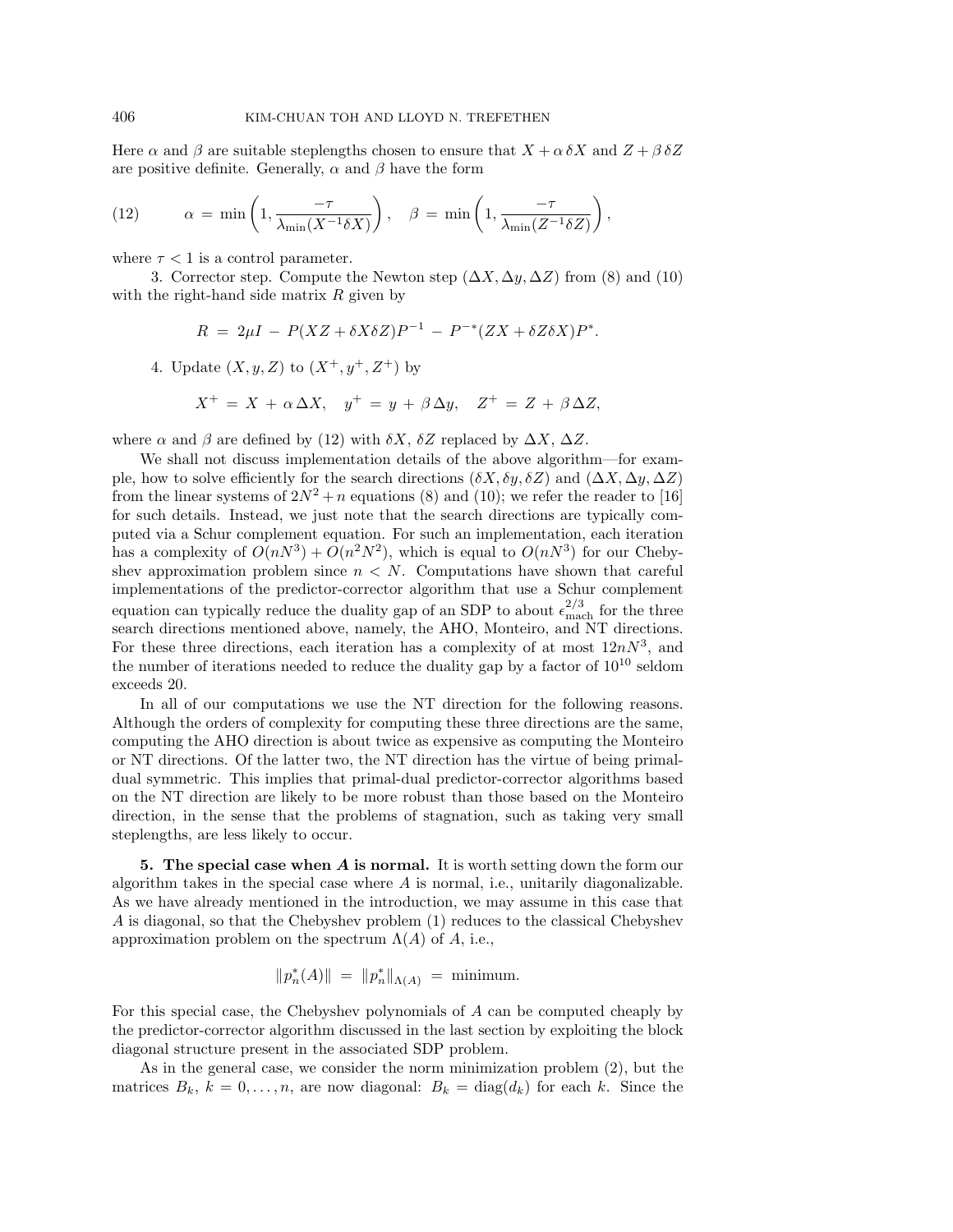2-norm of a diagonal matrix is the  $\|\cdot\|_{\infty}$ -norm of its diagonal vector, (2) is equivalent to the minimax problem

(13) 
$$
\min_{x \in \mathbb{C}^n} \max_{1 \leq l \leq N} \left| \sum_{k=1}^n x_k d_k^{(l)} - d_0^{(l)} \right|,
$$

where  $d_k^{(l)}$  denotes the *l*th component of the *N*-vector  $d_k$ . As before, (13) can be expressed as an SDP.

Theorem 3. The minimax problem (13) is equivalent to the following SDP involving block diagonal hermitian matrices:

$$
-\max_{x \in \mathbb{C}^n, \lambda \in \mathbb{R}} \lambda
$$
  
(14) s.t. 
$$
\sum_{k=1}^n (\alpha_k A_k + \beta_k A_{n+k}) + \lambda A_{2n+1} + Z = A_0, \quad Z \ge 0,
$$

where  $\alpha_k = \text{Re}(x_k)$ ,  $\beta_k = \text{Im}(x_k)$ ,

$$
A_{2n+1} = \text{diag}\left(\begin{bmatrix} 1 & 0 \\ 0 & 1 \end{bmatrix}_{l=1}^{N}\right), \quad A_{0} = \text{diag}\left(\begin{bmatrix} 0 & d_{0}^{(l)} \\ \overline{d_{0}^{(l)}} & 0 \end{bmatrix}_{l=1}^{N}\right),
$$
  
(15)  $A_{k} = \text{diag}\left(\begin{bmatrix} 0 & d_{k}^{(l)} \\ \overline{d_{k}^{(l)}} & 0 \end{bmatrix}_{l=1}^{N}\right), \quad A_{n+k} = \text{diag}\left(\begin{bmatrix} 0 & i d_{k}^{(l)} \\ -i \overline{d_{k}^{(l)}} & 0 \end{bmatrix}_{l=1}^{N}\right),$ 

 $k = 1, \ldots, n$ . The matrices  $A_k$  consist of N blocks of  $2 \times 2$  matrices on the diagonal.

A proof of the above theorem is similar to that of Theorem 1, based on the observation that for any complex number  $a$  we have

$$
|a| = \lambda_{\max}\left(\left[\begin{array}{cc} 0 & a \\ \bar{a} & 0 \end{array}\right]\right).
$$

We omit the details.

Also, the process of transformation to a better-conditioned basis for (14) is exactly the same as for the general case. However, note that (14) cannot be obtained as a direct consequence of Theorem 1 by specializing the matrices  $B_k$  to diagonal matrices.

If the initial iterate  $(X^0, Z^0)$  is chosen to have the same block diagonal structure as the matrices  $A_k$ , then this structure is preserved throughout for  $(X^k, Z^k)$ . By exploiting this block diagonal structure, the work for each iteration of the predictorcorrector algorithm is reduced to  $O(n^2N)$  flops as opposed to  $O(n^3)$  for nonnormal matrices. In practice, we can compute the degree-25 Chebyshev polynomial of a normal matrix of dimension 1000 in MATLAB in about 12 minutes on a Sun Ultra Sparcstation.

It would be interesting to know how this special case of our algorithm for normal matrices compares with other methods for linear complex Chebyshev approximation, such as the Remez semiinfinite programming methods discussed in [15], but we have not investigated this.

**6. Computed examples.** We turn now to computed examples of Chebyshev polynomials of matrices. Our aim is to demonstrate the effectiveness of our algorithm and to give some insight into the behavior of these polynomials. This is not a subject we fully understand, but the experimental observations are fascinating.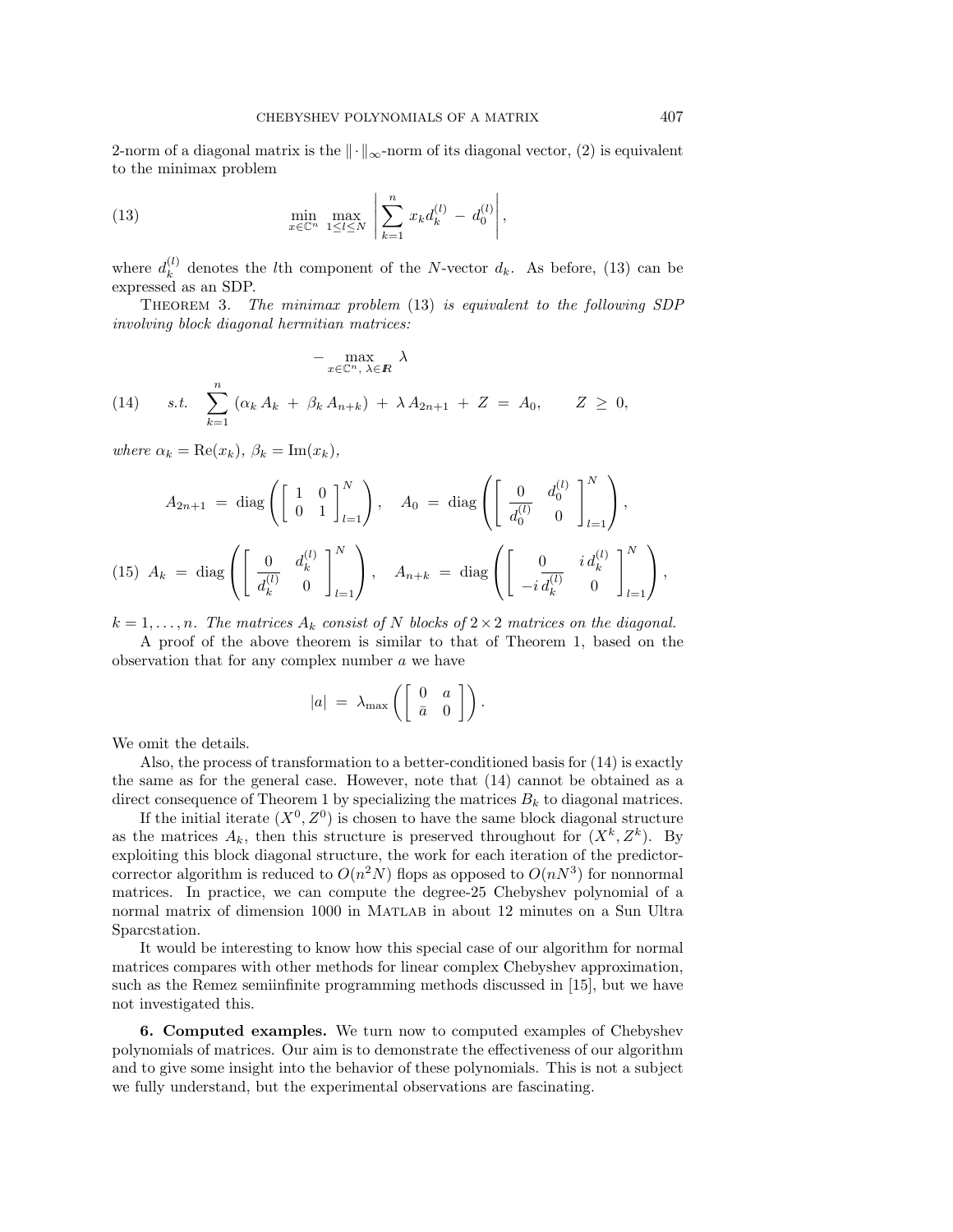Most of our experimental results will be presented as plots. To "plot" a polynomial  $p_n^*$ , we show its roots in the complex plane and also the boundary of a region that we call the Chebyshev lemniscate<sup>1</sup> for that polynomial and the given matrix  $A$ . This region is defined by the equation

$$
\mathcal{L}_n(A) = \{ z : |p_n^*(z)| \leq ||p_n^*(A)|| \}.
$$

The Chebyshev lemniscates characterize where in the complex plane the Chebyshev polynomials of A "live," just as the spectrum or the pseudospectra characterize (though not precisely, unless A is normal) where in the complex plane A itself "lives." As a minimum, since  $||p_n^*||_{\Lambda(A)} \leq ||p_n^*(A)||$ , we know that the Chebyshev lemniscate contains the spectrum

(16) Λ(A) ⊂ Ln(A).

In each example we present, the dimension of the matrix A is  $48 \times 48$  or  $100 \times 100$ , though we typically print only its  $5 \times 5$  or  $6 \times 6$  analogue. For each example, we give plots showing the Chebyshev lemniscates (solid curves) of A, typically of degrees  $n = 8$  and  $n = 16$ . The zeros of the Chebyshev polynomials are shown as small circles, and the eigenvalues of A are shown as solid dots.

For comparison with the Chebyshev lemniscate, each of our plots also shows a dotted curve. This is the boundary of an  $\epsilon$ -pseudospectrum of A. The value of  $\epsilon$  has been chosen "by hand" to make the match with the Chebyshev lemniscate a good one. (The  $\epsilon$ -pseudospectrum of A is the set  $\Lambda_{\epsilon}(A) = \{z: ||(zI - A)^{-1}|| \geq \epsilon^{-1}\}\$ in the complex plane; see [14] and [21].)

For all of these examples, the Chebyshev polynomials were computed in Matlab by the methods described in the previous sections.

Primal-dual predictor-corrector algorithms are highly efficient and robust for solving SDPs. For the set of examples we present here, it takes an average of 12 iterations to reduce the duality gap by a factor of  $10^{10}$ . (This number is rather insensitive to the dimension of A; it would be essentially the same for matrices of dimensions  $5 \times 5$ or  $200 \times 200$ . This insensitivity to problem size is one of the remarkable features of primal-dual interior point methods.) For a  $48 \times 48$  real matrix, each iteration takes about 5 and 7 seconds for  $n = 8$  and  $n = 16$ , respectively, on a Sun Ultra Sparcstation. The corresponding numbers for a  $48 \times 48$  complex matrix are about 30 seconds and 45 seconds.

Here are our examples. Omitted entries are all zero. Example 1. Diagonal.

$$
A = \text{diag}(d) \qquad (100 \times 100),
$$

where  $d$  is a vector whose first entry is 1 and the rest of whose entries are distributed uniformly in the interval  $[-1, 0.8]$ . Thus the spectrum of A consists of points that densely fill the interval  $[-1, 0.8]$  and an outlier at  $z = 1$ .

<sup>&</sup>lt;sup>1</sup>Properly speaking, the word lemniscate refers to the boundary of  $\mathcal{L}_n$ , and  $\mathcal{L}_n$  itself is a lemniscatic region, but this expression is cumbersome, and we shall avoid it.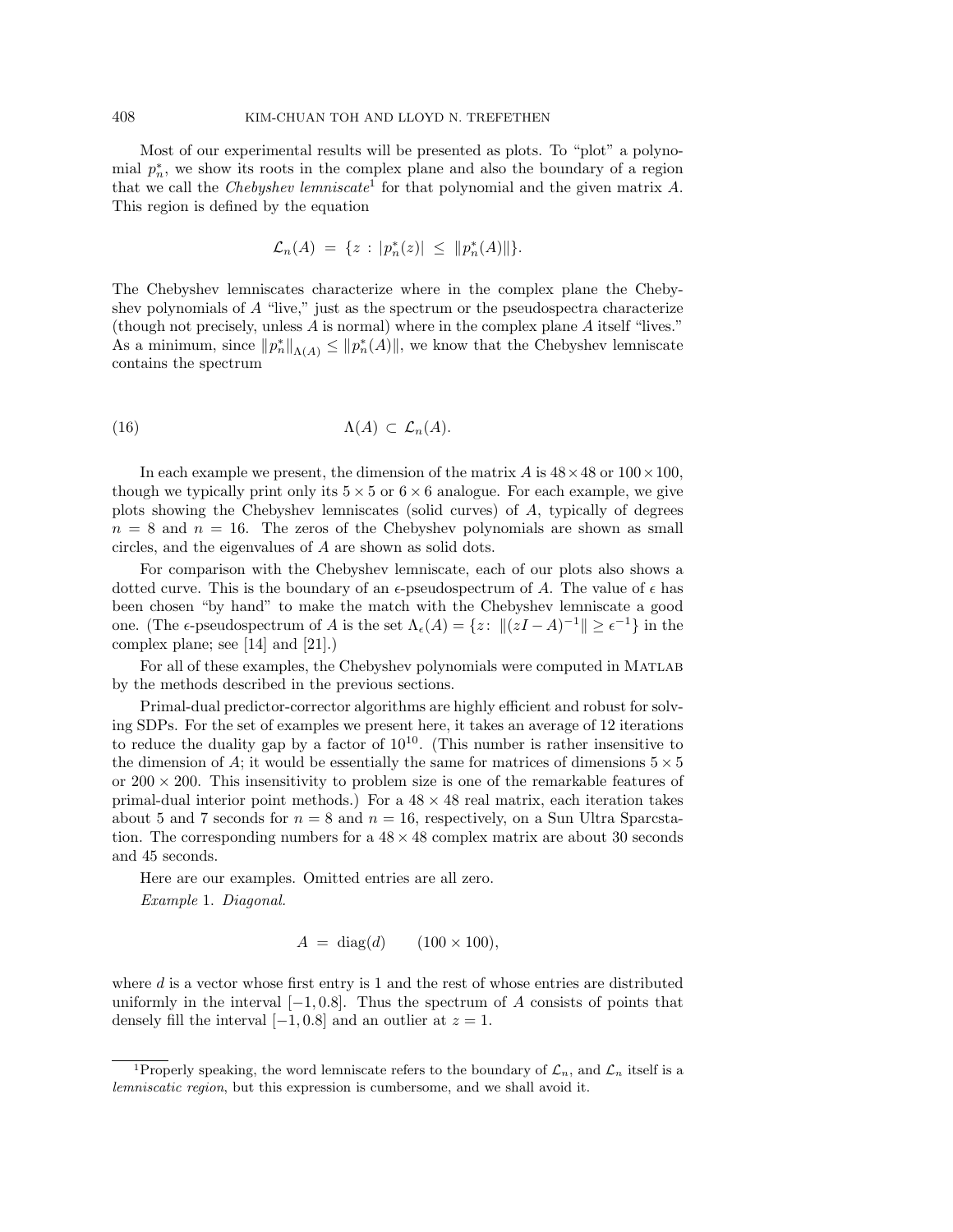Example 2. Bidiagonal.

$$
A = \begin{pmatrix} d_1 & 0.2 & & & \\ & d_2 & 0.2 & & \\ & & \ddots & \ddots & \\ & & & \ddots & 0.2 \\ & & & & d_N \end{pmatrix}
$$
 (100 × 100),

where the vector  $d$  is the same as that in Example 1. The spectrum is the same as in Example 1.

Example 3. Grear [21].

$$
A = \begin{pmatrix} 1 & 1 & 1 & 1 & 1 \\ -1 & 1 & 1 & 1 & 1 \\ & -1 & 1 & 1 & 1 & 1 \\ & & -1 & 1 & 1 & 1 \\ & & & -1 & 1 & 1 \\ & & & & -1 & 1 \end{pmatrix}
$$
 (48 × 48).

Example 4. Ellipse.

$$
A = \begin{pmatrix} 0 & 3 \\ 2 & 0 & 3 \\ & 2 & 0 & 3 \\ & & 2 & 0 & 3 \\ & & & 2 & 0 \end{pmatrix}
$$
 (48 × 48).

Example 5. Bull's head [14].

$$
A = \begin{pmatrix} 0 & 0 & 1 & .7 \\ 2i & 0 & 0 & 1 & .7 \\ 2i & 0 & 0 & 1 & .7 \\ 2i & 0 & 0 & 1 & \\ 2i & 0 & 0 & 1 & \\ 2i & 0 & 0 & 2i & 0 \end{pmatrix}
$$
 (48 × 48).

Example 6. Lemniscate1 [14].

$$
A = \begin{pmatrix} 1 & 1 & & & & \\ & -1 & 1 & & & \\ & & 1 & 1 & & \\ & & & -1 & 1 & \\ & & & & 1 & 1 \\ & & & & & -1 \end{pmatrix}
$$
 (48 × 48).

Example 7. Lemniscate2 [20].

$$
A = \begin{pmatrix} 1 & \alpha & & & \\ & 5 & \alpha & & \\ & & 5 & \alpha & \\ & & & 1 & \alpha \\ & & & & 5 & \alpha \\ & & & & & 5 \end{pmatrix}
$$
 (48 × 48),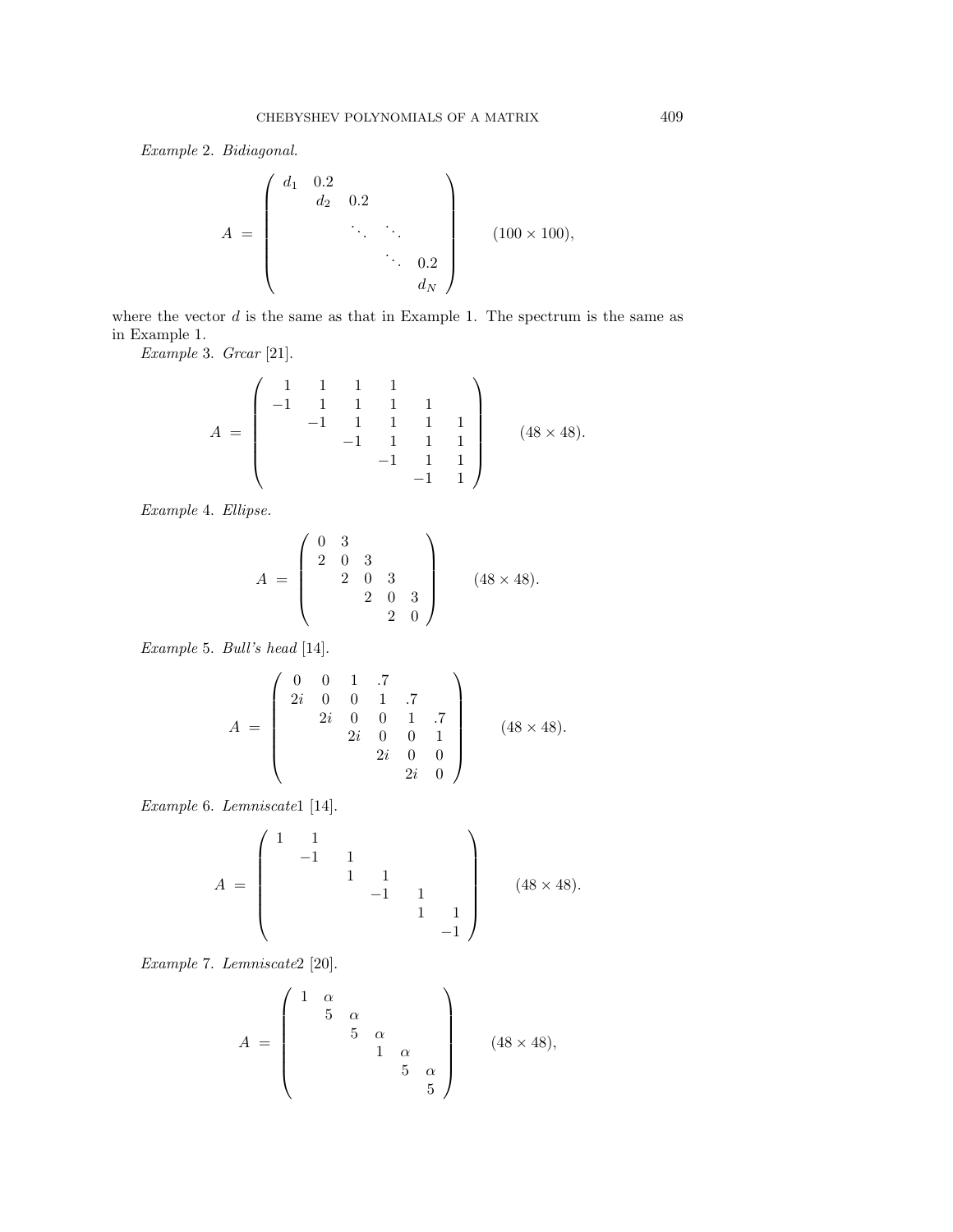where  $\alpha = (256/27)^{1/3}$ .

Example 8. Gauss–Seidel [14].

$$
A = \begin{pmatrix} 0 & \frac{1}{2} \\ 0 & \frac{1}{4} & \frac{1}{2} \\ 0 & \frac{1}{8} & \frac{1}{4} & \frac{1}{2} \\ 0 & \frac{1}{16} & \frac{1}{8} & \frac{1}{4} & \frac{1}{2} \\ 0 & \frac{1}{32} & \frac{1}{16} & \frac{1}{8} & \frac{1}{4} & \frac{1}{2} \\ 0 & \frac{1}{64} & \frac{1}{32} & \frac{1}{16} & \frac{1}{8} & \frac{1}{4} \end{pmatrix}
$$
(48 × 48).

This is the matrix that corresponds to a Gauss–Seidel iteration applied to the standard 3-point discrete Laplacian on a grid of N points.

Example 9. Beam–Warming [20].

$$
A = \begin{pmatrix} -1.5 & 2.0 & -1.5 \\ -\frac{1}{3} & -\frac{1}{2} & 1 & -\frac{1}{6} \\ -\frac{1}{3} & -\frac{1}{2} & 1 & -\frac{1}{6} \\ -\frac{1}{3} & -\frac{1}{2} & 1 \\ 0.7 & -2.6 & 2.1 \end{pmatrix}
$$
 (48 x 48).

Example 10. Wilkinson [21].

$$
A = \begin{pmatrix} \frac{1}{N} & 1 & & & \\ & \frac{2}{N} & 1 & & \\ & & \ddots & \ddots & \\ & & & \frac{N-1}{N} & 1 \\ & & & & 1 \end{pmatrix}
$$
 (48 × 48).

Example 11. Chebyshev points.

$$
A = \begin{pmatrix} x_1 & \gamma_1 & & & \\ & x_2 & \gamma_2 & & \\ & & \ddots & \ddots & \\ & & & x_{N-1} & \gamma_{N-1} \\ & & & & x_N \end{pmatrix}
$$
 (48 × 48),

where  $\gamma_k = 0.5 - x_k$ ,  $x_k = \cos\left(\frac{k-1}{N-1}\pi\right)$ ,  $k = 1, ..., N$ . Example 12. Random [21].

$$
A = \text{random} \qquad (48 \times 48),
$$

where by random we mean that the entries of A are independently drawn from the real normal distribution with mean 0 and variance 1/N.

Example 13. Random triangular [21].

$$
A = \text{random triangular} \quad (48 \times 48),
$$

by which we mean that A is the strictly upper triangular part of the random matrix of Example 12.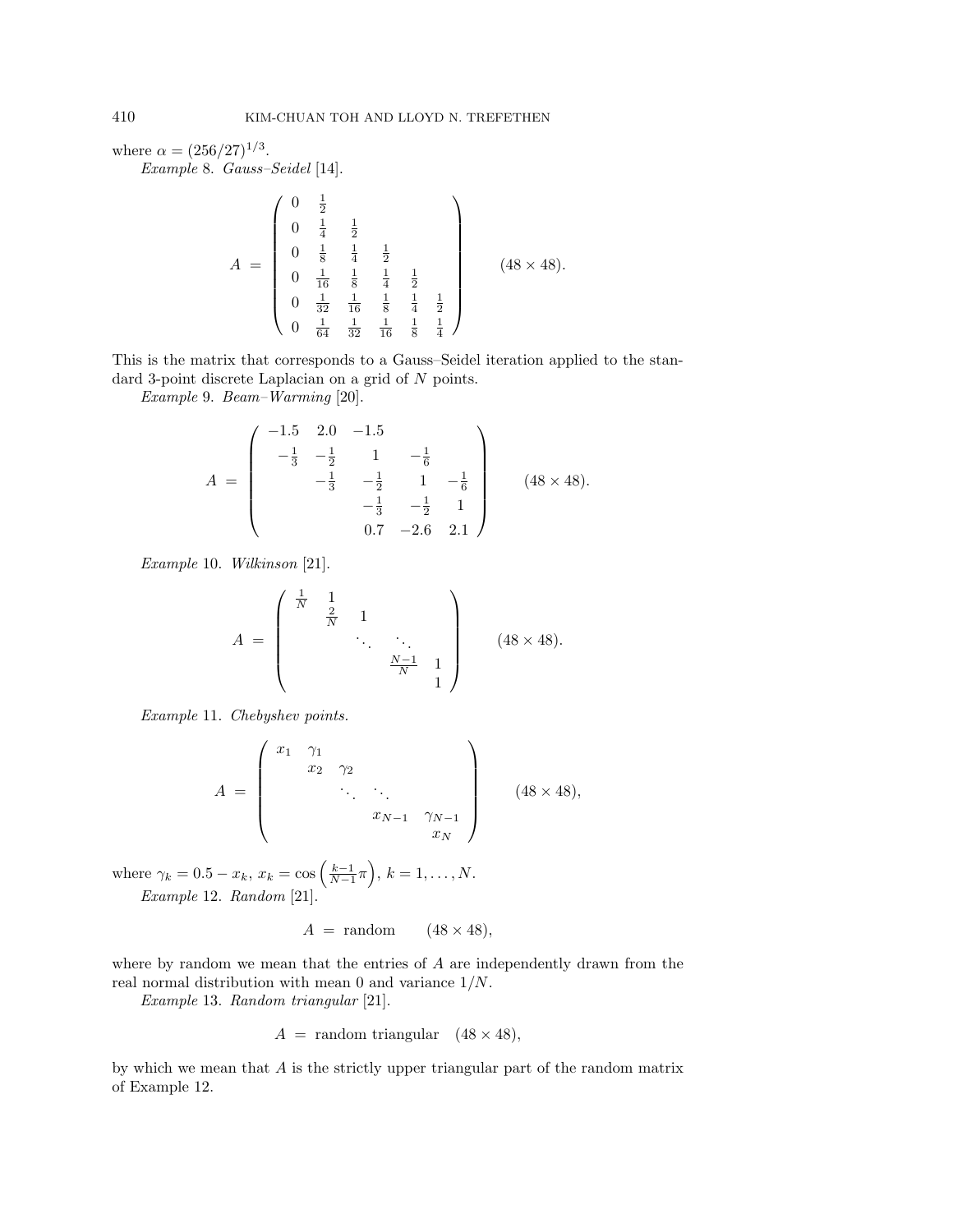Computed coefficients of  $p^*_{8}$  for the Grear and bull's head matrices (Examples 3 and 5). All but perhaps the last two digits printed are believed to be correct.

| Grear<br>computed $p_{\rm s}^*$ | Bull's head<br>computed $p_{\rm s}^*$ |  |
|---------------------------------|---------------------------------------|--|
| 1                               | 1                                     |  |
| $-7.90306320$                   | $-0.00279600 - 0.00031731i$           |  |
| 41.3354079                      | $0.03375518 + 0.00745584 i$           |  |
| $-150.565236$                   | $-0.22640678 - 0.07463880 i$          |  |
| 419.059092                      | $0.90451365 + 0.40702758 i$           |  |
| $-897.405790$                   | $-2.12812512 - 1.29015885i$           |  |
| 1464.45030                      | $2.67821078 + 2.33940114i$            |  |
| $-1722.68403$                   | $-1.34847513 - 2.19132640 i$          |  |
| 1271.98751                      | $0.05968294 + 0.74912144 i$           |  |
|                                 |                                       |  |

TABLE 2

Norms  $||p_{8}^{*}(A)||$  for Examples 1–14. All digits printed are believed to be correct, as the estimated relative accuracies are all less than  $10^{-11}$ .

|     | Example              | Computed $  p_8^*(A)  $ |
|-----|----------------------|-------------------------|
| 1.  | Diagonal             | 0.0063675408            |
| 2.  | Bidiagonal           | 0.0551494047            |
| 3.  | Grear                | 1766.3135313            |
| 4.  | Ellipse              | 7710.2711611            |
| 5.  | Bull's head          | 1239.4186173            |
| 6.  | Lemniscate1          | 1.0000000000            |
| 7.  | Lemniscate2          | 834.73857463            |
| 8.  | Gauss–Seidel         | 0.0049251285            |
| 9.  | Beam-Warming         | 7.4348443860            |
| 10. | Wilkinson            | 6.2747795054            |
| 11. | Chebyshev points     | 46.395131600            |
| 12. | Random               | 2.9537221027            |
| 13. | Random triangular    | 0.0039633789            |
| 14. | Convection-diffusion | 2623904.6097            |

*Example* 14. Convection-diffusion matrix [13], [18]. The matrix A is the projection of the  $2N \times 2N$  Chebyshev spectral discretization matrix of a convection-diffusion operator onto the invariant subspace associated with the  $N$  eigenvalues of maximal real part  $(N = 48)$ .

In Table 1, for later authors who may wish to compare the coefficients of some Chebyshev polynomials of matrices, we list the coefficients of  $p_8^*$  for the matrices of Examples 3 and 5. In Table 2, we list  $||p_8^*(A)||$  for all 14 examples.

The plots for our 14 examples are shown in Figures 1–14.

Let us first consider Example 1, the special case where  $A$  is diagonal. For any Chebyshev polynomial of a matrix, we know that the Chebyshev lemniscate must contain the spectrum (16). In the present case, by the characterization theorems for the classical complex Chebyshev approximation problem [3, p. 143], we know that the nth Chebyshev lemniscate must in fact touch the spectrum  $\Lambda(A)$  at no fewer than  $n + 1$  points. This property is evident in Figure 1, where we see that  $\mathcal{L}_n(A)$ hugs  $\Lambda(A)$  rather closely, and increasingly so as n increases (see the cover illustration of [22]). It is interesting also to note how quickly one of the roots of the polynomials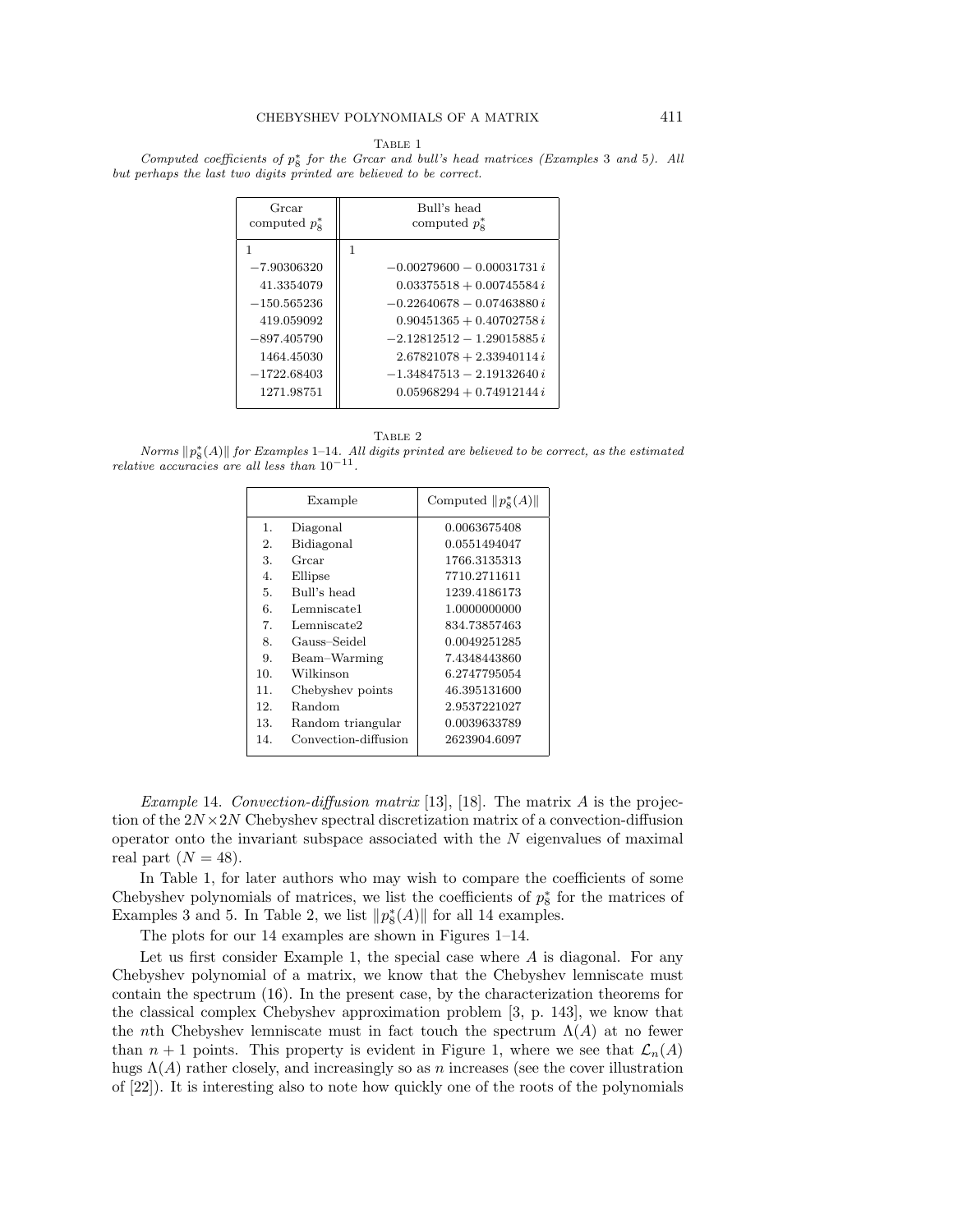

Fig. 1. Diagonal. Since A is normal, the Chebyshev lemniscate touches the spectrum at at least  $n + 1$  points, and the roots of  $p_n^*$  lie in the convex hull of the spectrum.



FIG. 2. Bidiagonal—a nonnormal analogue of Example 1. The dotted curves are the  $\epsilon = 10^{-1.5}$ pseudospectrum of A.

 $p_n^*$ , which are analogous to the "Ritz values" often taken as eigenvalue estimates in Arnoldi or Lanczos iterations, converges to the outlier eigenvalue at  $z = 1$ . By  $n = 6$ , one of the roots of  $p_6^*$  is already very close to the outlier, and the distance between them decreases geometrically as  $n$  increases. In the remainder of the spectrum, on the other hand, no individual Ritz value is converging rapidly to any one eigenvalue of A. Rather, it is the Chebyshev lemniscate generated by these Ritz values jointly that is capturing the spectrum.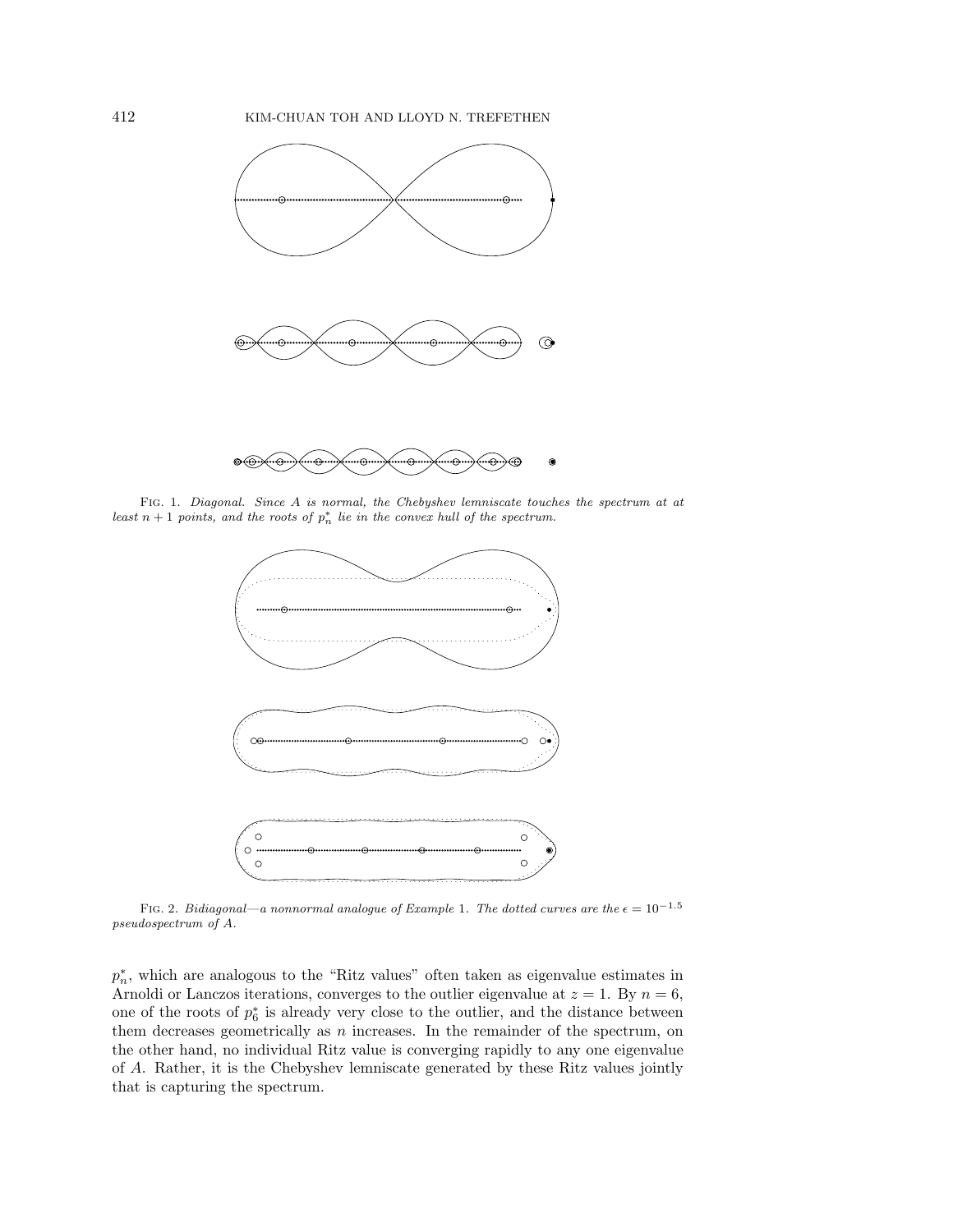

Fig. 3. Grcar—a nonnormal Toeplitz matrix.



FIG. 4. Ellipse. The eigenvalues are all real, but the pseudospectra bulge into the complex plane.



FIG. 5. Bull's head—our only example with complex entries, hence a figure with no symmetries.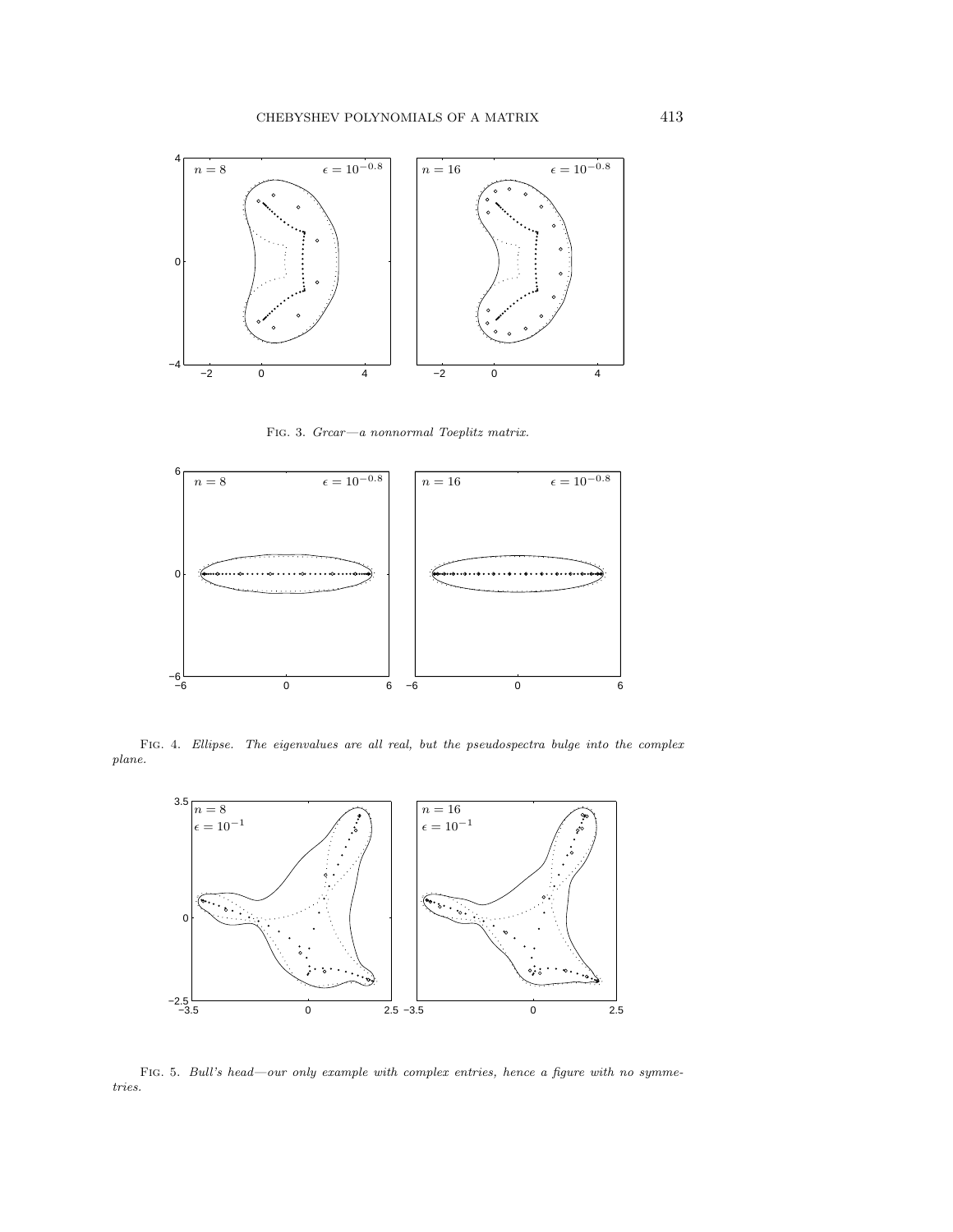

FIG. 6. Lemniscatel. The zeros of  $p_n^*$  are  $\{-1,1\}$ . The dotted and solid curves coincide almost exactly.



Fig. 7. Lemniscate2. Here one eigenvalue of the matrix has twice the multiplicity of the other.

One might expect  $\mathcal{L}_n(A)$  to approximate  $\Lambda(A)$  even if A is nonnormal. But from Figures 2–14, the reader will see that this does not happen. Nonetheless, though  $\mathcal{L}_n(A)$  does not always approximate  $\Lambda(A)$  very closely, it still gains some information about A. The plots show that for these examples, to a rather startling degree,

$$
(17) \t\t\t\t\mathcal{L}_n(A) \approx \Lambda_{\epsilon}(A)
$$

for some  $\epsilon \geq 0$ , where  $\Lambda_{\epsilon}(A)$  is again the  $\epsilon$ -pseudospectrum of A. In particular, the agreement of the Chebyshev lemniscate of  $p_n^*$  with a pseudospectrum of A is far closer in most of these examples than the agreement of the roots of  $p_n^*$  with the eigenvalues of A. For example, consider Figure 2, the bidiagonal matrix that is the nonnormal analogue of Example 1 with the same spectrum.

Except for the outlier eigenvalue, the roots of  $p_n^*$  bear no resemblance to individual eigenvalues of A. On the other hand, the Chebyshev lemniscates of these polynomials show a striking resemblance to the  $\epsilon = 10^{-1.5}$  pseudospectrum of A. Clearly the Chebyshev polynomial is approximating  $A$  in a fashion that goes beyond approximation of individual eigenvalues.

The other examples illustrate the same effect. In every case, the lemniscate of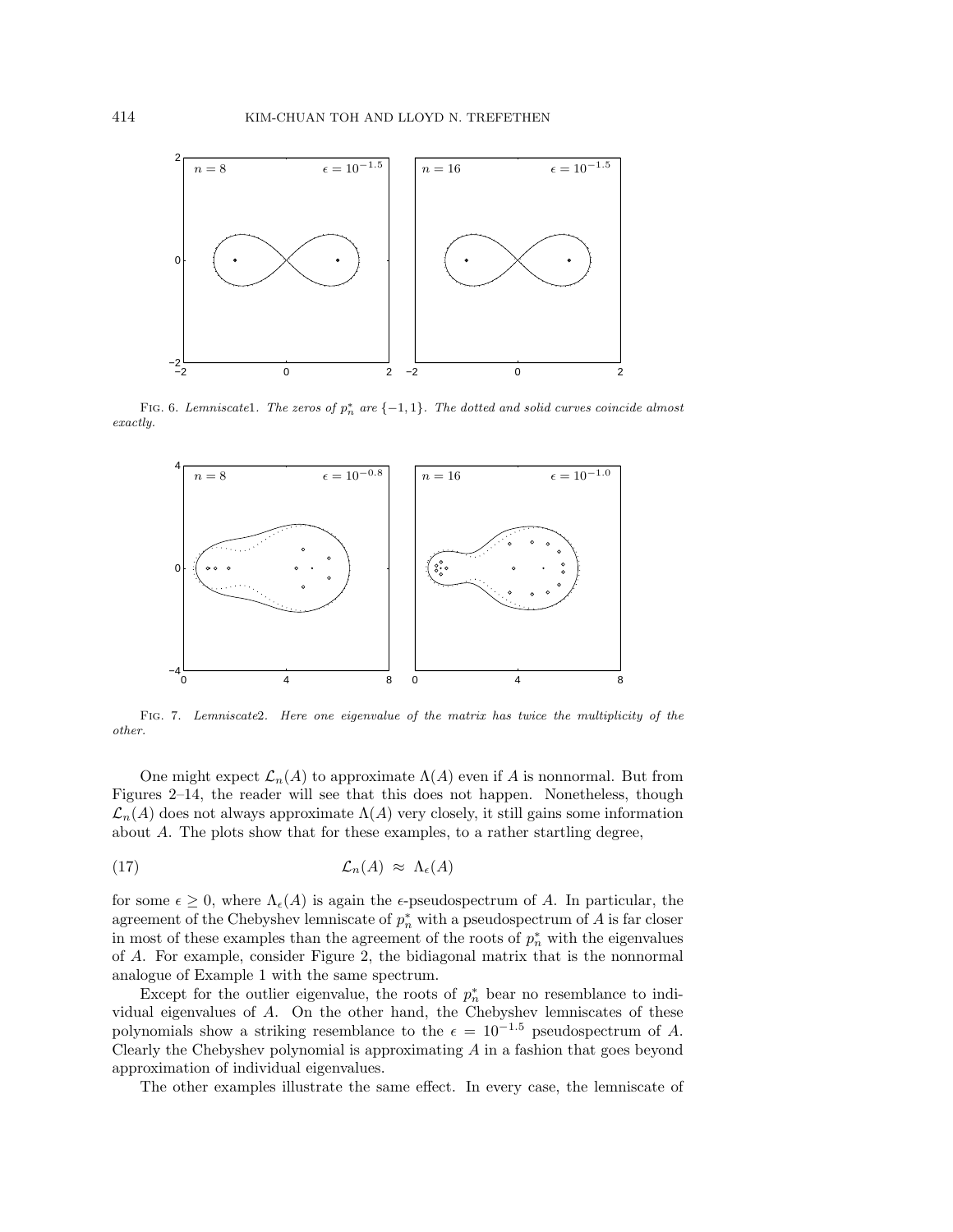

Fig. 8. Gauss–Seidel. Half of the eigenvalues are at the origin.



Fig. 9. Beam–Warming—a "quasi-Toeplitz" matrix.

the Chebyshev polynomial shows a compelling approximation to the pseudospectrum. We do not claim that this effect is universal (these examples have been picked for their pronounced and cleanly structured nonnormality), but it is certainly common.

A partial explanation of this phenomenon is as follows. It is well known that a matrix polynomial  $p(A)$  can be expressed as a Cauchy integral

$$
p(A) = \frac{1}{2\pi i} \int p(z) (zI - A)^{-1} dz,
$$

where the integration is over any closed contour or union of contours enclosing the spectrum of  $A$  once in the counterclockwise direction  $[8]$ . Taking absolute values gives the inequality

(18) 
$$
\|p(A)\| \leq \frac{1}{2\pi} \int |p(z)| \|(zI - A)^{-1}\| |dz|.
$$

Now suppose we seek p such that  $||p(A)||$  is small. When the degree of p is smaller than the dimension of  $A$ , it is impossible to achieve this in general by putting zeros of  $p$  wherever  $A$  has eigenvalues, which would make the integral zero. Instead, we must settle for making  $|p(z)|$  small where  $||(zI - A)^{-1}||$  is large. This immediately suggests a link between lemniscates of p and pseudospectra of A.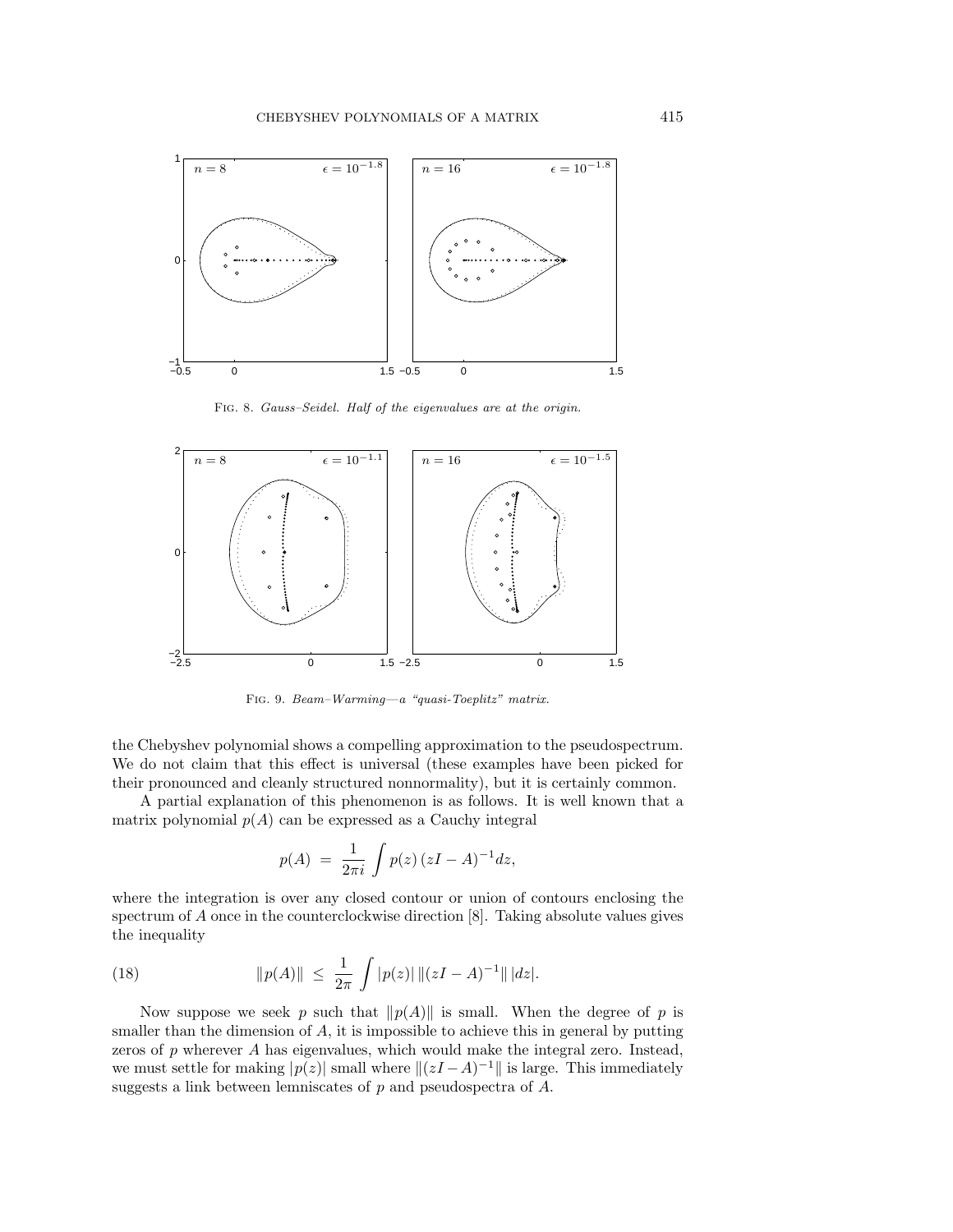

Fig. 10. Wilkinson—evenly spaced eigenvalues on the real axis.



Fig. 11. Chebyshev points—unevenly spaced eigenvalues.

From this kind of reasoning we can derive bounds on  $||p_n^*(A)||$ . For example, to minimize  $||p(A)||$  one might seek to minimize  $||p||_{\Lambda_{\epsilon}(A)}$  for some  $\epsilon$  that is not too small (hence  $|p(z)|$  is small over the region where  $||(zI - A)^{-1}||$  is larger than  $\epsilon^{-1}$ ). From (18) and the minimality of  $||p_n^*(A)||$  we conclude that

(19) 
$$
\|p_n^*(A)\| \leq \frac{L_{\epsilon}}{2\pi\epsilon} \min_p \|p\|_{\Lambda_{\epsilon}(A)},
$$

where  $L_{\epsilon}$  is the arclength of the boundary of  $\Lambda_{\epsilon}(A)$ . At this point one runs into the fact that  $\min_p ||p||_{\Lambda_{\epsilon}(A)}$  can be huge if  $\epsilon$  is not small, since the minimum typically increases geometrically with  $\epsilon$ . Therefore, a compromise must be made on  $\epsilon$  so that the quantity  $\min_p ||p||_{\Lambda_{\epsilon}(A)}/\epsilon$  on the right-hand side of (19) is as small as possible.

For some matrices  $A$  and choices of n and  $\epsilon$ , the estimate just described can be quite good. It is not always very good, however, and so far our attempts to make a more precise link between lemniscates of Chebyshev polynomials and pseudospectra of the underlying matrix have been unsuccessful except in certain limiting cases  $n \to \infty$ described in [17]. Rather than present partial results that do not bring this matter to a very satisfactory state, we prefer to leave the explanation of the behavior of Figures 2–14 as an open problem.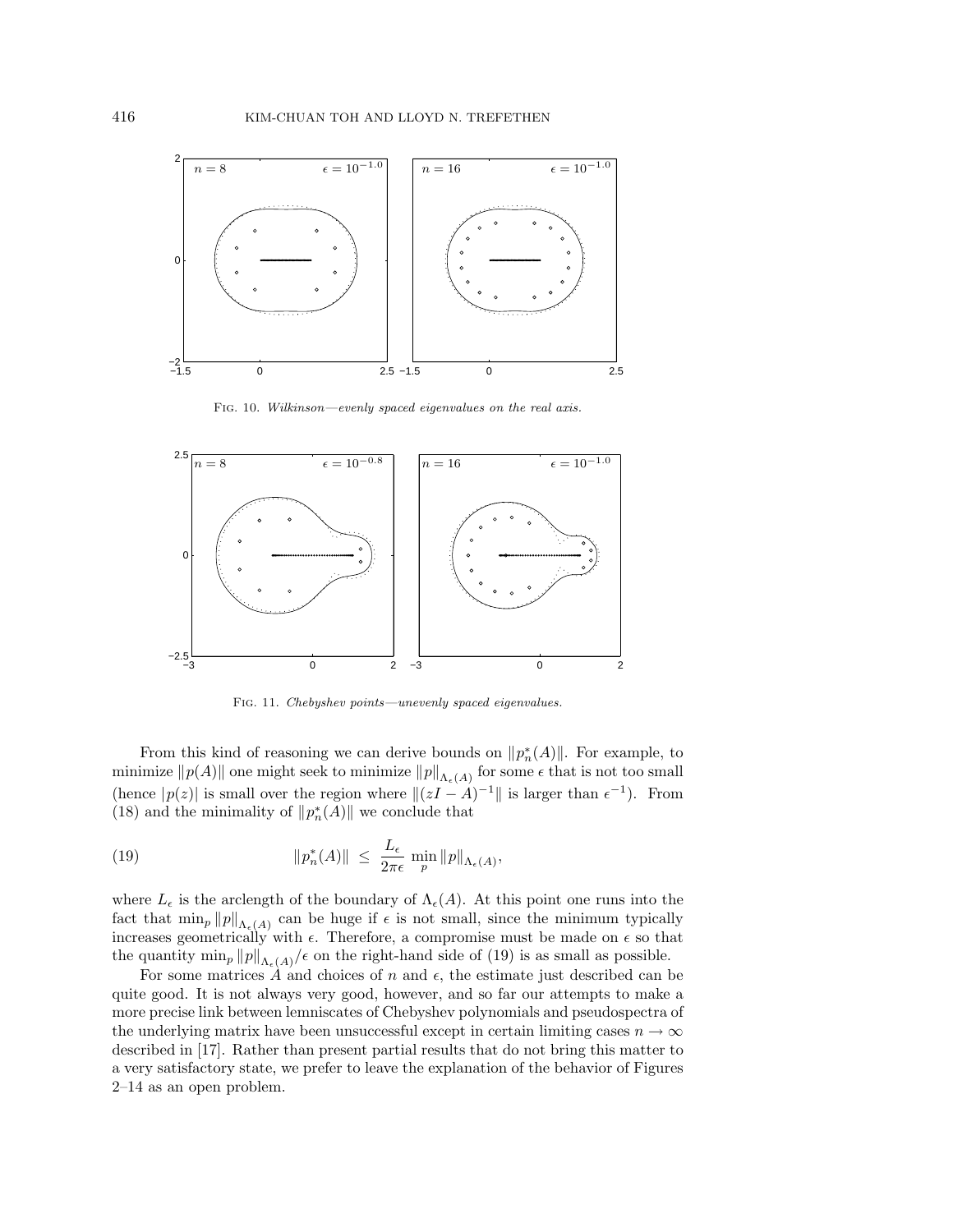

Fig. 12. Random. This matrix is only mildly nonnormal.



Fig. 13. Random triangular. The nonnormality is now pronounced.

**7. Conclusions.** This paper has made two contributions. The first is a reasonably fast and apparently robust algorithm for computing the Chebyshev polynomials of a matrix, based on primal-dual interior point methods in semidefinite programming. The second is an experimental study of these polynomials that indicates that the associated lemniscates sometimes closely approximate certain pseudospectra of A.

We have said little about applications in iterative numerical linear algebra, though that was our original motivation. There are many possibilities here that might be explored now that an algorithm is available. For example, our algorithm may prove useful in analyzing the convergence of Krylov subspace iterations, or the construction of preconditioners for such iterations, by means of model problems of moderate dimension.

It was mentioned in the introduction that for applications to iterative solution of equations rather than eigenvalue calculations it is appropriate to minimize  $\|p(A)\|$ with the normalization  $p(0) = 1$  instead of  $\lim_{z\to\infty} p(z)/z^n = 1$ . Plots of lemniscates for these "ideal GMRES polynomials" can be found in the first author's dissertation [17]. Because this normalization gives a special status to the origin, these problems are no longer translation-invariant in the complex plane, and the lemniscates take special pains to avoid the origin. They also tend to display scallop patterns near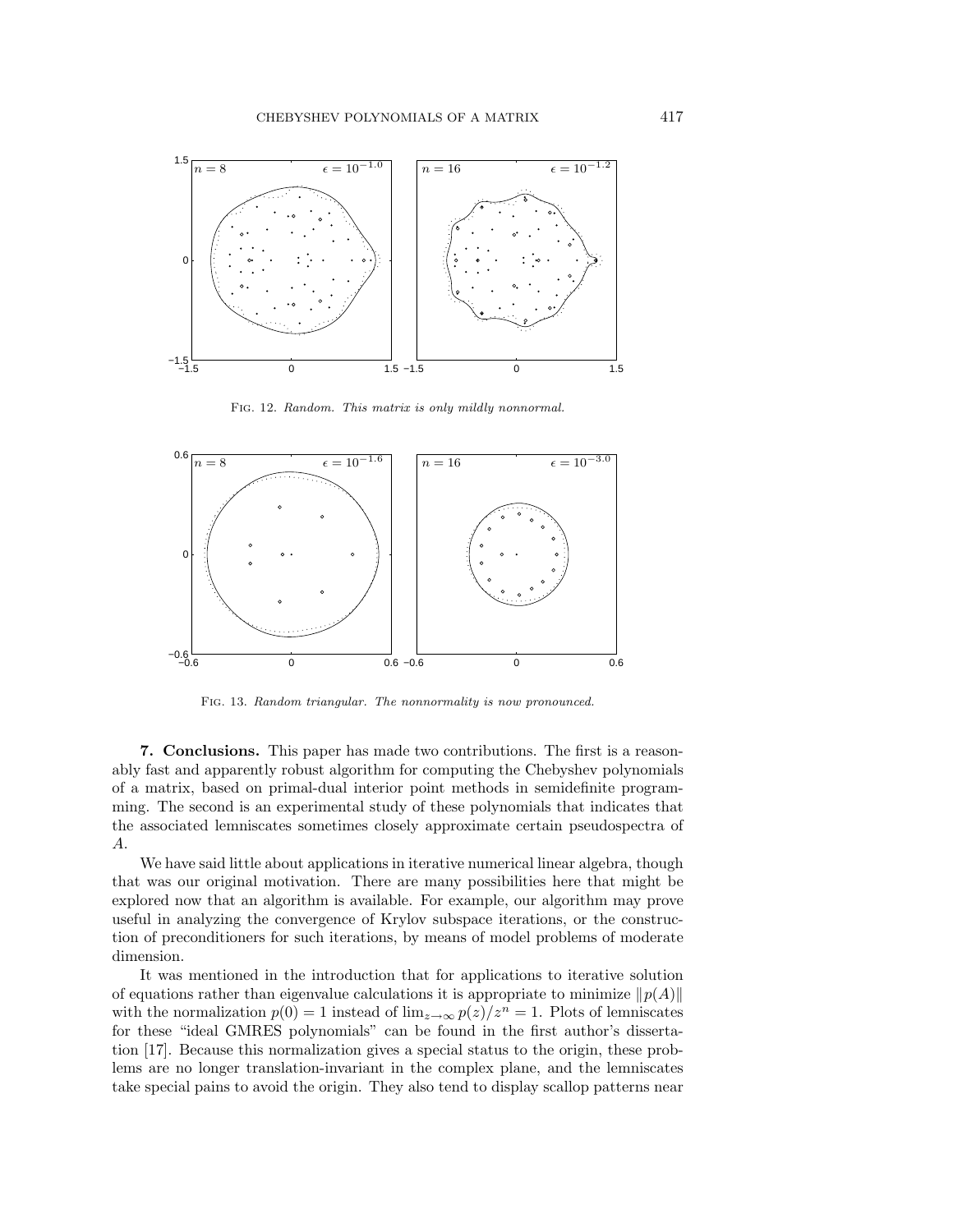

Fig. 14. Convection-diffusion. A matrix approximation to the canonical nonnormal differential operator.

the spectrum or pseudospectra.

Interesting connections can also be made to the notion of a generalized Kreiss matrix theorem. The usual Kreiss matrix theorem relates the norms  $||A^n||$  to the behavior of the pseudospectra of A near the unit disk. Generalizations are obtained by looking at norms  $\|p(A)\|$  for other polynomials p and the behavior of the pseudospectra near other regions. These matters are investigated in [19].

We consider the idea of the Chebyshev polynomials of a matrix a natural one, suggesting many questions to be explored. We hope that more will be learned about the behavior of these polynomials in the years ahead and that applications in other areas will be found.

## **REFERENCES**

- [1] F. ALIZADEH, J.-P. A. HAEBERLY, AND M. L. OVERTON, Primal-dual interior-point methods for semidefinite programming: Convergence rates, stability, and numerical results, SIAM J. Optim., 8 (1998), pp. 746–768.
- [2] J. H. CURTISS, Faber polynomials and the Faber series, Amer. Math. Monthly, 78 (1971), pp. 577–596.
- [3] P. J. Davis, Interpolation and Approximation, Dover, New York, 1975.
- [4] T. A. DRISCOLL, A MATLAB toolbox for Schwarz-Christoffel mapping, ACM Trans. Math. Software, 22 (1996), pp. 168–186.
- [5] G. FABER, *Über Tschebyscheffsche Polynome*, J. Reine Angew. Math., 150 (1920), pp. 79–106.
- [6] G. H. GOLUB AND C. F. VAN LOAN, *Matrix Computations*, 2nd ed., Johns Hopkins University Press, Baltimore, MD, 1989.
- [7] A. GREENBAUM AND L. N. TREFETHEN, GMRES/CR and Arnoldi/Lanczos as matrix approximation problems, SIAM J. Sci. Comput., 15 (1994), pp. 359–368.
- [8] T. Kato, Perturbation Theory for Linear Operators, Springer-Verlag, Berlin, 1966.
- [9] C.-J. LIN AND R. SAIGAL, An Infeasible Start Predictor-Corrector Method for Semi-Definite Linear Programming, manuscript, Department of Industrial and Operations Engineering, University of Michigan, Ann Arbor, MI, 1995.
- [10] R. D. C. Monteiro, Primal–dual path-following algorithms for semidefinite programming, SIAM J. Optim., 7 (1997), pp. 663–678.
- [11] Y. Nesterov and A. Nemirovskii, Interior Point Polynomial Methods in Convex Programming, Stud. Appl. Math. 13, SIAM, Philadelphia, PA, 1994.
- [12] Y. E. NESTEROV AND M. J. TODD, Primal-dual interior-point methods for self-scaled cones, SIAM J. Optim., 8 (1998), pp. 324–364.
- [13] S. C. REDDY AND L. N. TREFETHEN, *Pseudospectra of the convection-diffusion operator*, SIAM J. Appl. Math., 54 (1994), pp. 1634–1649.